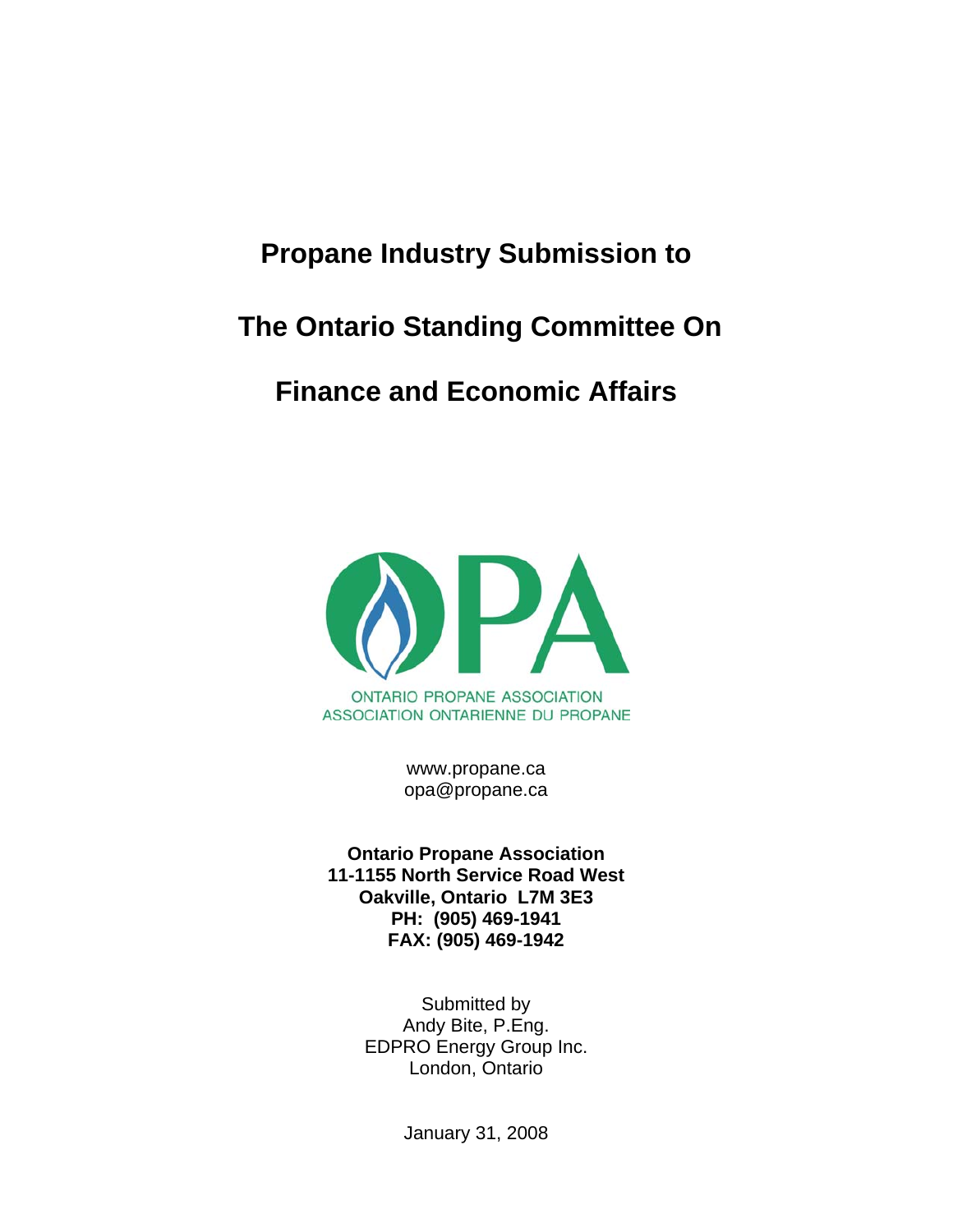# **Table of Contents**

## **1 EXECUTIVE SUMMARY**

## **2 BACKGROUND**

- **2.1 Ontario Propane Association**
- **2.2 Profile of the Propane Industry in Ontario**

## **3 PROPANE AS A FLEET TRANSPORTATION FUEL IN ONTARIO**

- **3.1 Cost Savings**
- **3.2 Environmental Benefits**
- **3.3 Security of Fuel Supply**
- **3.4 Current Propane Vehicle Market**
- **3.5 Potential Propane Vehicle Market**

## **4 OPPORTUNITIES FOR GOVERNMENT**

- **4.1 Fuel Cost reductions for Public Fleets in Ontario**
- **4.2 Environmental Benefits for Ontario**
- **4.3 Other Benefits for Ontario**

## **5 SUPPORT FROM GOVERNMENT**

- **5.1 Current Support**
- **5.2 New Initiatives**

## **6 CONCLUSIONS AND RECOMMENDATIONS**

- **6.1 Conclusions**
- **6.2 Recommendations**

## **7 Appendices**

- **7.1 London Police Service Case Study**
- **7.2 Peel TransHelp Case Study**
- **7.3 UPS Propane Fleet**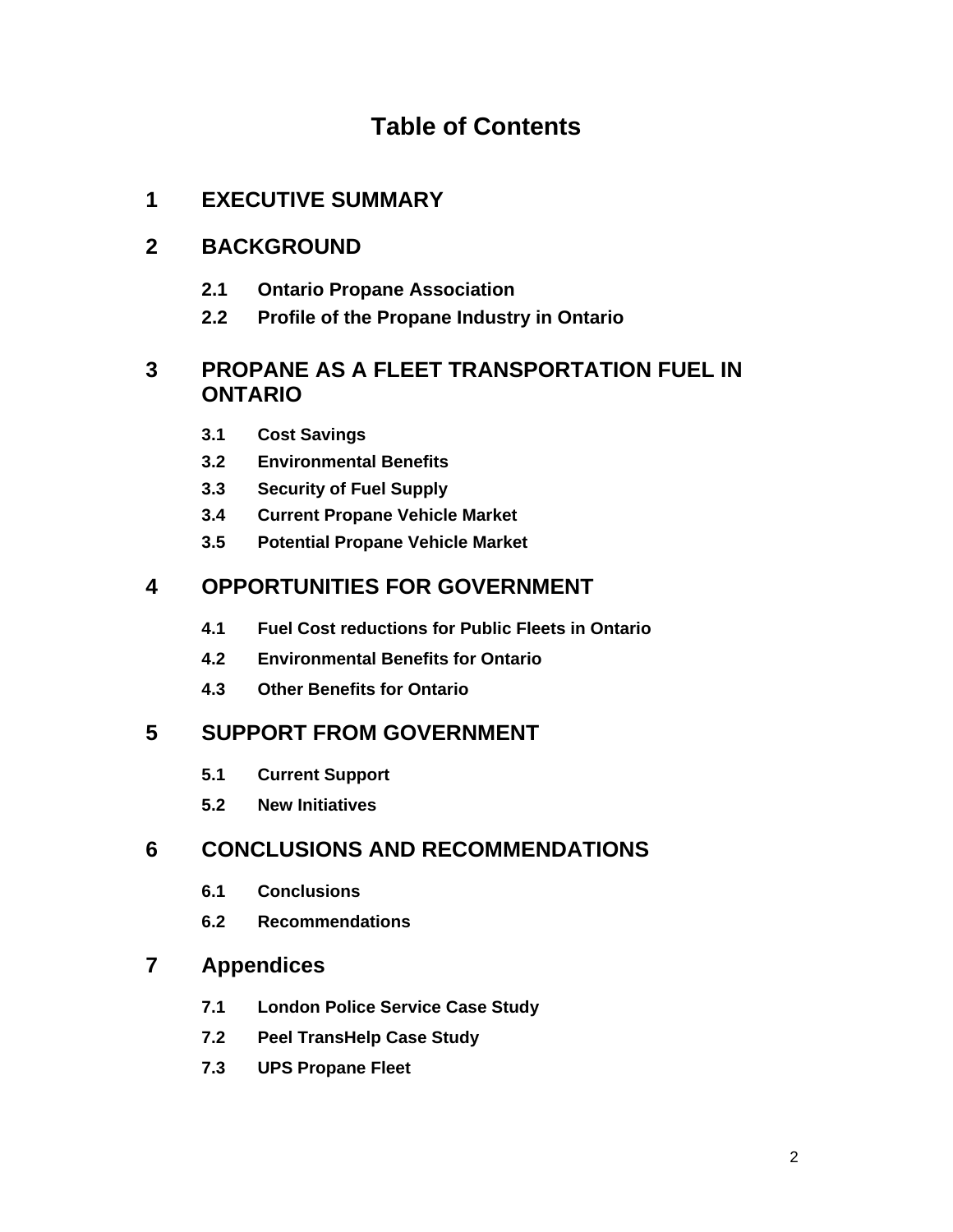## **1. EXECUTIVE SUMMARY**

The Province of Ontario has been a leader in promoting alternative fuels in Canada since the 1980's. The rationale for the alternative fuels programs has expanded from providing energy security to improving the environment.

Currently governments face a number of realities that influence their approach to alternative fuels. These realities include:

- Greenhouse Gas emissions reductions and air quality issues are a subject of much concern for Ontarians, and can be significantly curtailed by the creative adoption of *various energy* alternatives to gasoline and diesel.
- Municipal and Provincial budgetary pressures that exist could be reduced through the application of energy alternatives that yield significant operating cost reductions.
- North American gasoline and diesel refinery capacity is nearing 100% utilization and will take a number of years to rectify, creating supply disruptions, supply insecurity, and severe price fluctuations which will impact the Ontario motoring public as well as fleet users. Experts have predicted that due to population growth and economic development the world will face energy shortages, including transportation fuel shortages, as early as 2015.
- Canada's propane resources are under-utilized at present, and can be deployed to mitigate some of the pressures created by the refinery utilization situation and ease consumption of crude oil. Ontario, with the significant propane supply, storage and distribution infrastructure located in Sarnia, is ideally positioned to capitalize on Canada's propane resources.
- The public is looking to the Government to lead by example, with initiatives to address budgetary concerns (fiscal responsibility) and to improve environmental performance. Governments in Ontario have an opportunity to both save money and improve the environment by using propane in their fleets.
- Ontario companies have developed innovative technologies for under hood propane applications and for the dispensing of propane to vehicles. These technologies and innovations can be expanded to North American and world markets.

Propane as a fleet transportation fuel is best suited to high consumption fleet vehicles that are ideally centrally fuelled and maintained. The propane industry does not advocate propane as a transportation fuel for the ordinary consumer. Examples of fleets include law enforcement vehicles, para-transit vehicles, school buses, couriers and urban delivery vehicles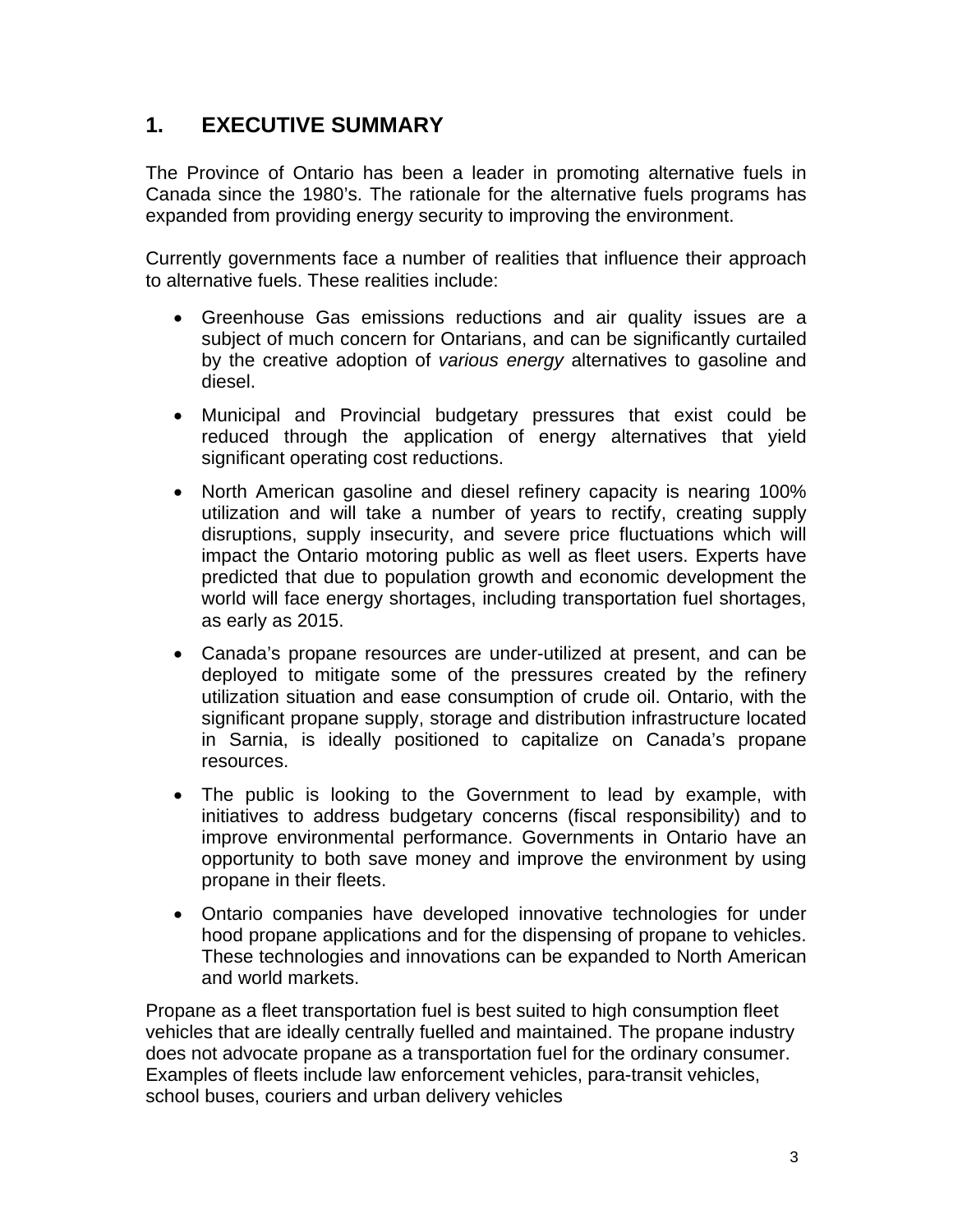Propane as a transportation fuel is the most cost-effective transportation fuel for light-duty commercial fleet vehicles and is ideally positioned to assist governments and the private sector with their efforts to address environmental issues.

- *"Propane as fleet transportation fuel used in high consumption light duty vehicles is 25% less expensive than gasoline and 11% less expensive than diesel when evaluated on a full life cycle basis, with consideration for all costs of conversion."*
- *"Propane is more environmentally friendly than gasoline or diesel, emitting up to 26% less Greenhouse Gases than conventional gasoline and significantly less emissions of criteria air contaminants and air toxics that impact air quality and human health."*
- *"There is an abundance of propane in Canada available to meet the transportation sector needs. Propane from domestic sources could replace up to 20% of Canadian gasoline demand."*
- • *"Propane is the most readily accessible and available alternative fuel in Ontario, and additional infrastructure is easily installed as fleet-specific needs arise."*

Propane as a fleet transportation fuel is ideally positioned to assist governments and the private sector with their efforts to address environmental issues. Propane as a transportation fuel is ready for implementation immediately; offers air quality improvements; GHG emissions reductions; lower fleet operating costs; the security of an abundant Canadian supply; the availability of refuelling infrastructure; and, the opportunity for export of Canadian technology into the North American marketplace.

In addition, increased use of propane as a fleet transportation fuel in Ontario can provide energy security by displacing existing gasoline demand as well increasing Ontario employment opportunities, supporting Ontario built vehicles (many suited to propane conversion) and generating economic activity.

The Ontario government should continue to promote all alternative fuels including propane and continue to enhance alternative fuels policy in Ontario. Alternative fuels policies should be fuel neutral. The propane industry is prepared to work in partnership with government on implementing alternative fuels programs and policies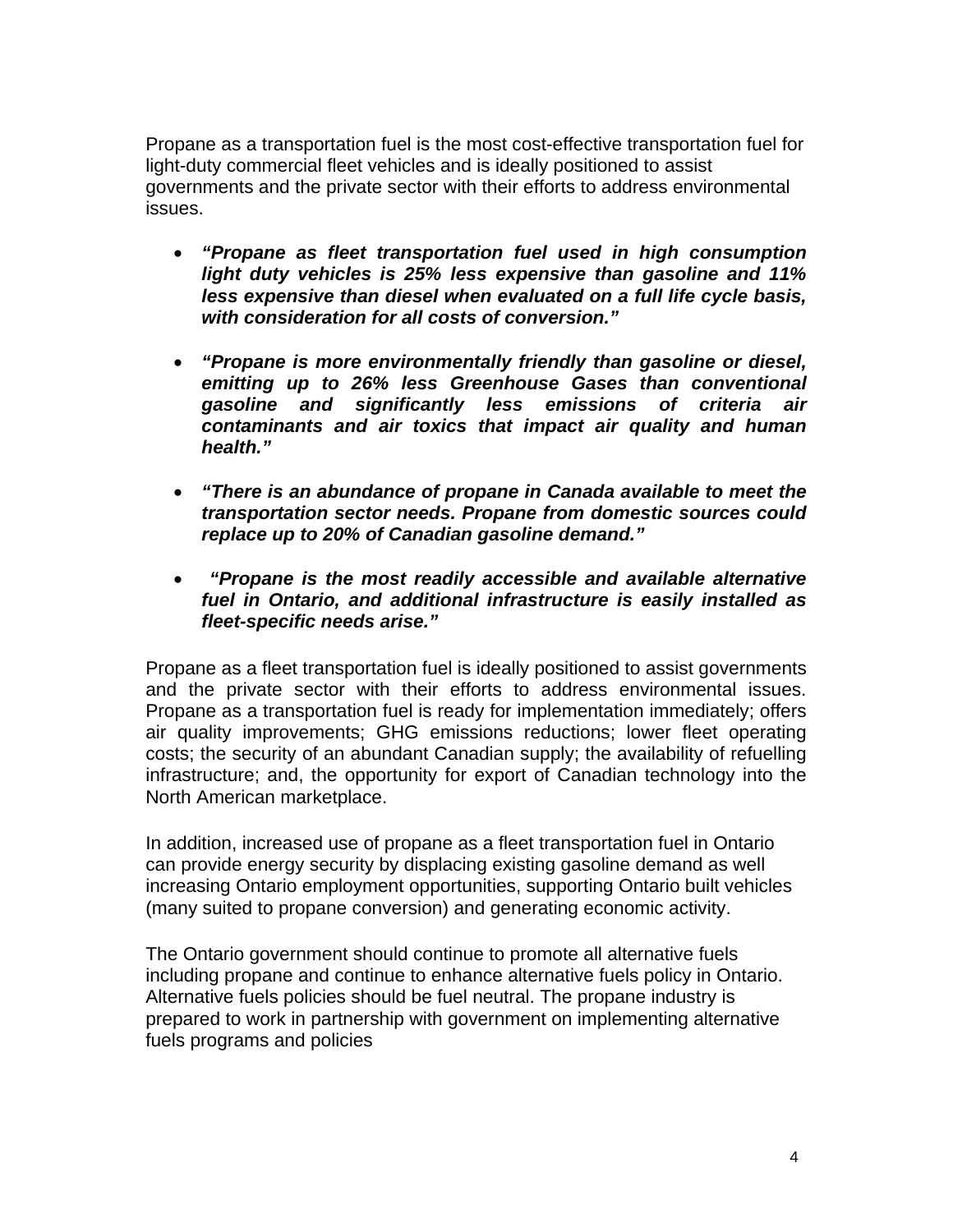The use of propane should be encouraged in high consumption government vehicles both at the provincial level and at the municipal level.

The propane industry believes that there is no one single solution to reduce the impact of transportation fuels on the environment or provide ongoing energy security. We believe there will be a myriad of solutions required and developed for specific segments of the transportation market. Propane can be part of the transportation fuel solution in Ontario within specific fleet segments.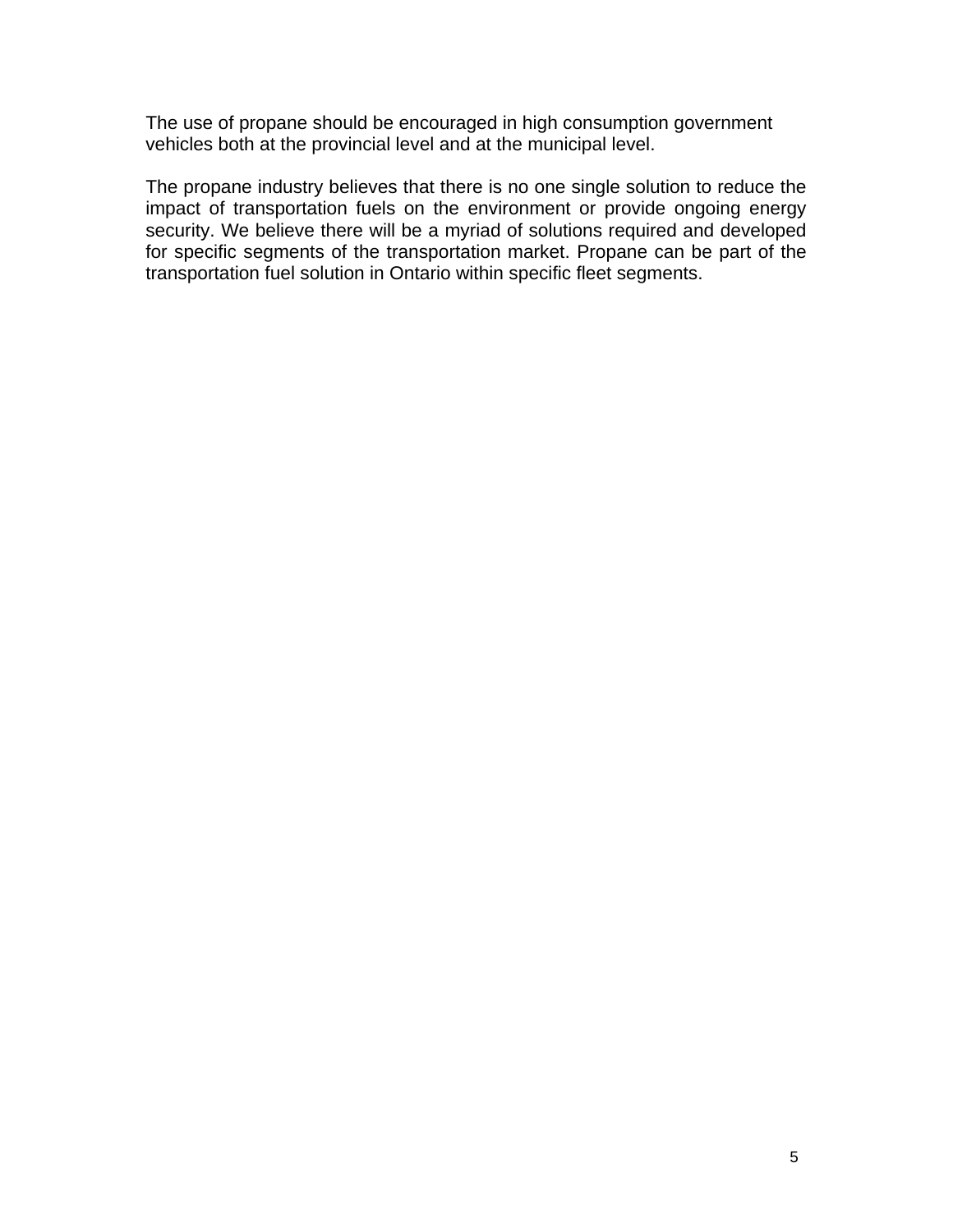# **2. BACKGROUND**

#### **2.1 Ontario Propane Association**

The Ontario Propane Association is the recognized voice of the propane industry in Ontario. The Association has over 240 members and primarily represents the interests of propane marketers in Ontario along with transporters, producers, wholesalers and suppliers to the industry.

Members of the Ontario Propane Association have endorsed a Responsible Management® plan whereby a member company is committed to the concept of responsible transportation, storage, handling, distribution, use and ultimate disposal of our product in order to safe-guard human health and the environment.

The Ontario Propane Association is recognized as a training provider in Ontario by the Technical Standards & Safety Authority (TSSA) and offers a wide range of courses to the public and members of the propane industry in Ontario and issues recognized Records of Training (ROT's).

The Association provides a mutual aid emergency response plan to the members in the form of trained and equipped personnel to assist at emergencies involving propane. The Ontario Propane Association actively represents the industry on Codes and Standards Committees at the Municipal, Provincial and Federal levels.

#### **2.2 Profile of the Propane Industry in Ontario**

While the propane industry is primarily known as a supplier of propane in cylinders for the backyard barbeque, its reach extends far beyond that. Because of its easily transportable nature (transported and handled as a liquid and burnt as a gas) and many uses, propane is used in all sectors of the economy with over 300,000 businesses and persons in Ontario using the fuel on a permanent basis.

Residential customers use propane for heating their homes and water as well as for clothes drying and cooking. Agricultural customers use propane for crop drying and heating their brooder barns. Commercial customers use propane to heat their premises and in heat-treating applications. Industrial uses include mine air heating and aggregate drying. Propane is the fuel of choice in the manufacturing, warehousing and distribution sectors for powering forklifts. Propane's popularity as a transportation fuel peaked in the early 1990's with over 50,000 vehicles consuming 400 million litres of fuel. Today the transportation sector is estimated at 6,000 vehicles consuming approximately 120 million litres of fuel.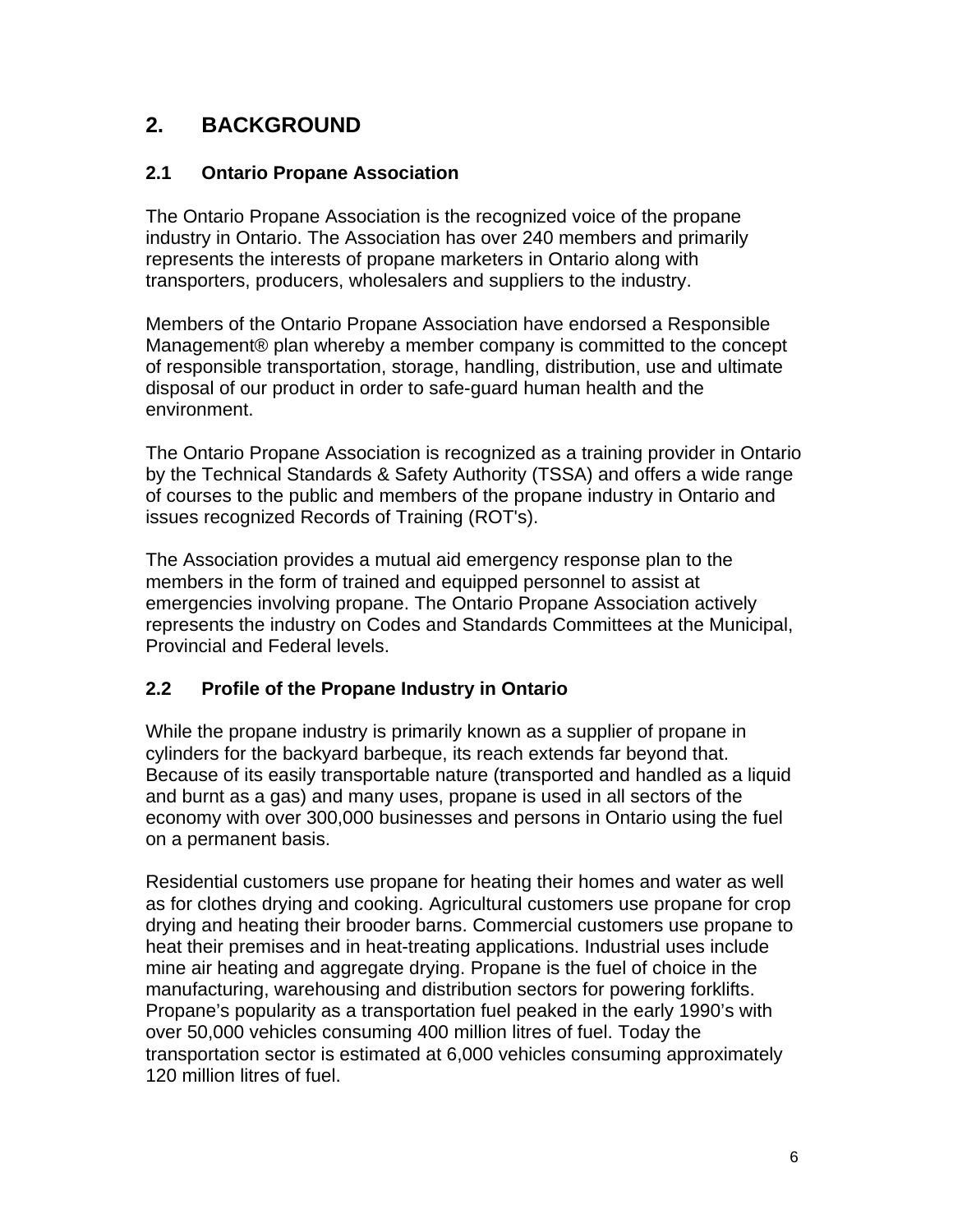Today, propane meets about 1.0 % of Ontario's energy needs. The retail propane industry in Ontario is made up of approximately 125 independent businesses (primarily family owned) and a single national marketer operating across the province. The retail propane industry employs approximately 5,000 persons directly with another 3,000 persons involved in the provision of related goods and services such as transportation, pipe, valves, fittings and wholesale supply. Sarnia is a major Canadian propane fractionation and storage hub serving markets in eastern Canada and the United States. Propane supply in Canada is abundant and a number of pipelines supplemented by rail cars deliver propane supply reliably from Western Canada into Ontario.

Propane as a gas is similar to natural gas and appliances designed for natural gas are easily adapted to utilize propane. The propane industry has benefited from the development of high efficiency natural gas appliances and customers beyond natural gas pipeline systems can enjoy the same clean and efficient equipment that the natural gas industry offers urban customers. In space heating applications propane has 37% less GHG's than fuel oil and up to 64% less GHG emissions than electricity (United States data on a lifecycle basis – on site emissions plus upstream emissions)<sup>[1](#page-6-0)</sup>.

<span id="page-6-0"></span><sup>&</sup>lt;sup>1</sup> Propane Reduces Greenhouse Gas Emissions: A Comparative Analysis – Propane Education and Research Council, June 2007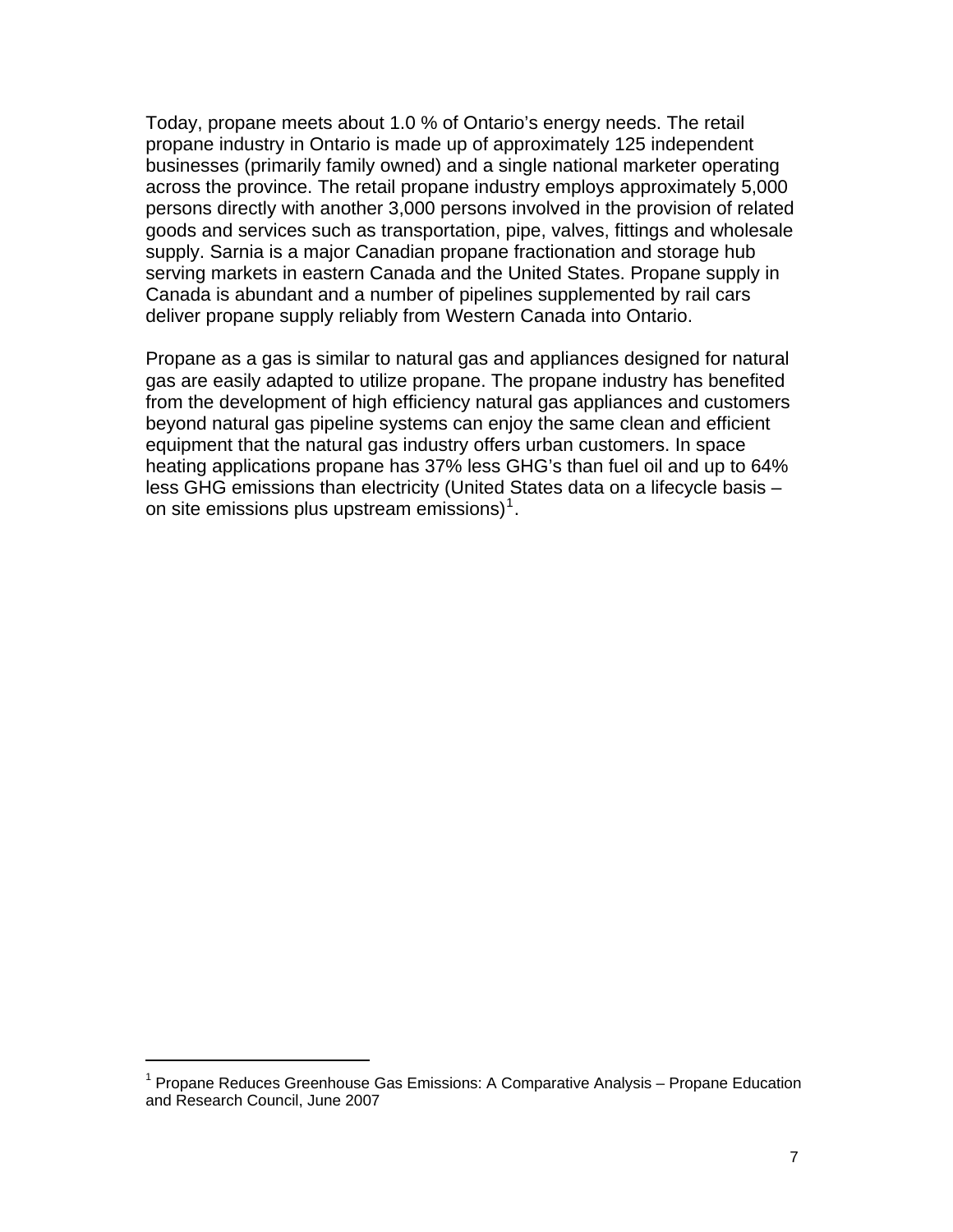# **3. PROPANE AS A FLEET TRANSPORTATION FUEL IN ONTARIO**

Propane has been powering vehicles since the 1920's and was popularized as a vehicle fuel in the 1950's and 1960's. Today there are over 10 million propane-powered vehicles worldwide and the number is growing. Historically, in North America, the large original equipment manufacturers (OEM's) such as Ford, GM and Chrysler have on occasion offered and withdrew, a very limited number of propane-powered vehicles. The majority of the North American demand for propane-powered vehicles has been satisfied with aftermarket propane-conversion technology.

Prior to the introduction of advanced electronically controlled engines, the propane-conversion equipment on engines consisted of a relatively simple carburetor with a rudimentary vaporizer. During the late 1980's and early 1990's gasoline engines changed significantly. Driven by EPA emissions requirements, gasoline engine manufacturers abandoned carburetor technologies and embraced fuel-injection technology to gain precise control over air/fuel mixtures. As well, second generation Onboard Diagnostics (OBDII) became mandatory on all engines. The propane-conversion technology providers did not keep up with the evolution of gasoline engine technology. The industry continued to install carburetor-based technology that resulted in operational problems (backfires, reliability) and poor environmental performance that rendered the carbureted propane technology unviable.

In the late 1990's North American and European technology companies began to develop propane fuel-injection technologies with sophisticated electronic controls. Typically these technologies work in combination with the OEM electronics, and utilize injectors designed specifically for propane. This technology has lead to excellent emissions results along with drivability and performance that is equivalent to gasoline. A number of these technologies have been developed Ontario and fleets across North America have logged millions of kilometres utilizing the technology, proving its capabilities to meet the rigors of fleet use.

As these systems have become increasingly sophisticated and more costly to manufacture, the cost of the conversion components has risen from \$1,500 for the old technology in the 1980's to approximately \$5,000 for the current fuelinjected technology. While the old carbureted technology is still available and still used by some low cost operators, its use for major fleet operators is discouraged due to operational and emissions issues. The new generation technology is typically EPA approved for emissions, CSA and/or UL certified for safety, and meets the operational (reliability, performance, emissions, regulatory compliance) requirements of today's commercial fleet user.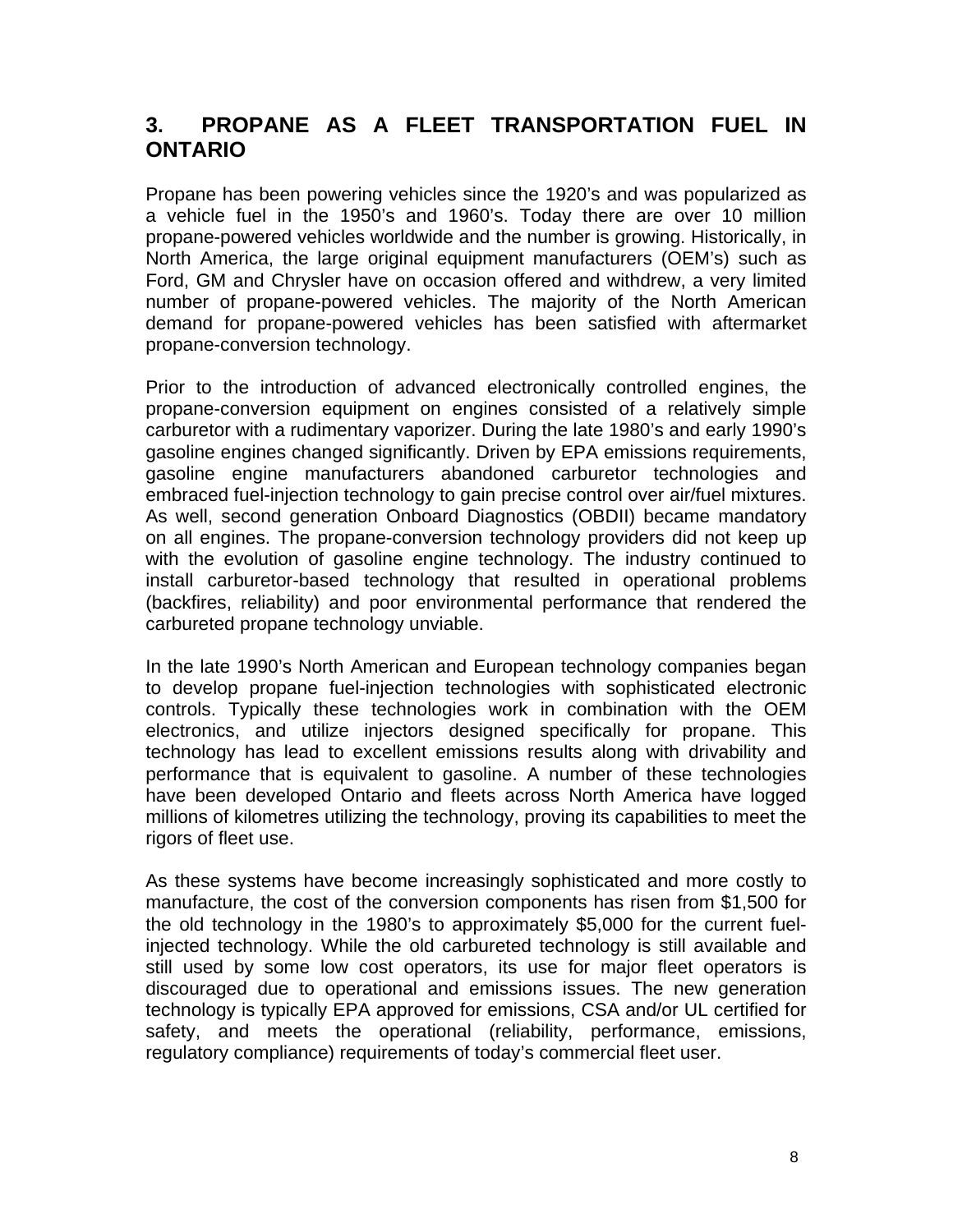#### **3.1 Cost Savings**

Propane as a fleet transportation fuel offers fleets significant cost savings. Over the last twelve years propane has been on average 42% less expensive than gasoline at the pumps as shown in Chart  $1<sup>2</sup>$  $1<sup>2</sup>$  $1<sup>2</sup>$ 

**Chart 1**.



#### **Historical Gasoline and Propane Pricing Ontario**

A high consumption fleet can enjoy 25% savings over gasoline with conversion costs factored in. In relation to diesel fuel a fleet can save 11% when the diesel engine premium and propane conversion costs are factored into the overall cost. Propane technology performs well in severe duty applications (such as law enforcement) and is ideally suited to light duty and medium duty vehicles.

Typical applications include:

Public fleets

- Police vehicles
- School buses and passenger vans
- Para transit vehicles
- Service vehicles

Private fleets

- Courier vehicles
- Delivery vehicles
- Shuttle buses and passenger vans

<span id="page-8-0"></span> $2$  Ontario Ministry of Energy – Fuel Prices Database – www.energy.gov.on.ca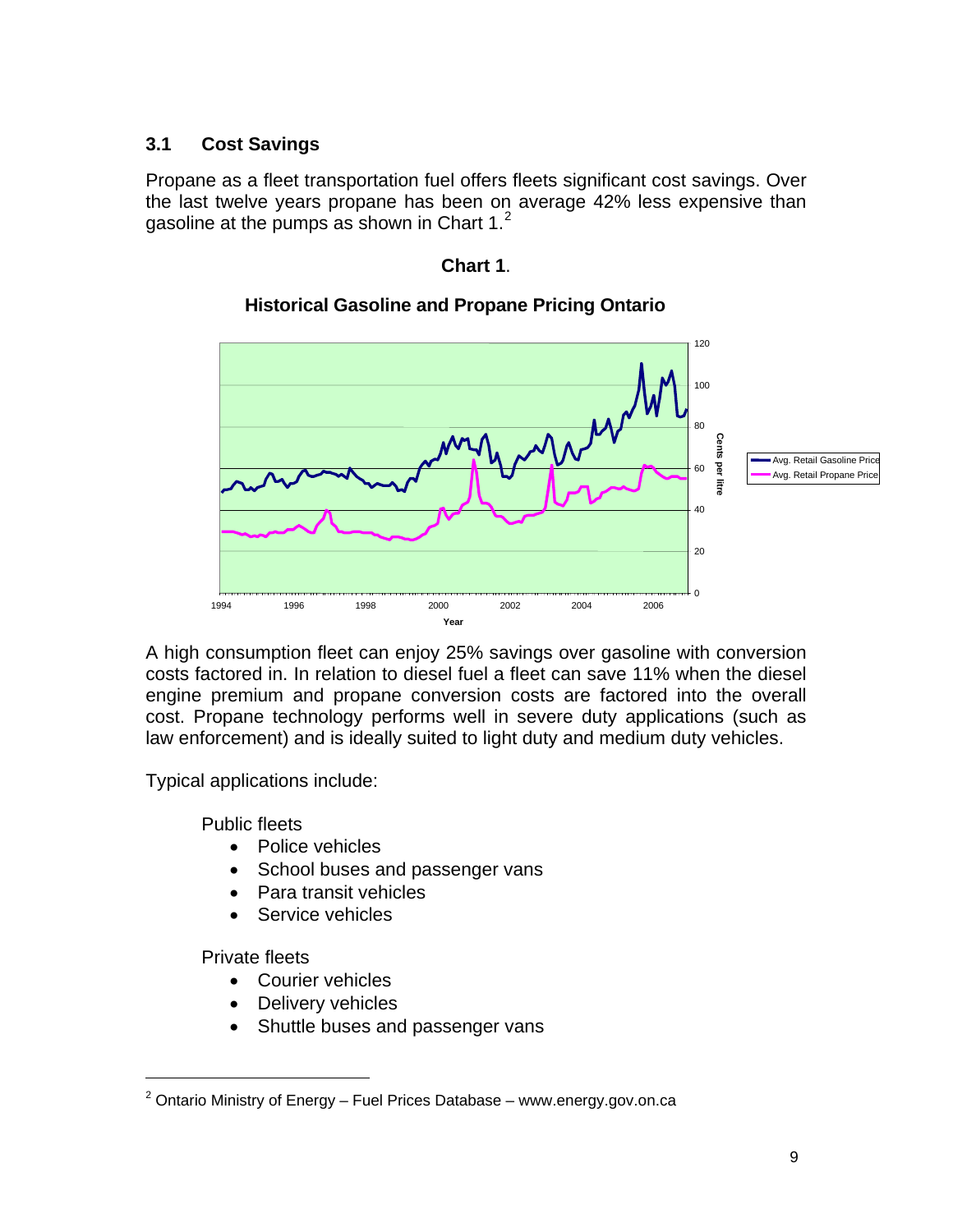- Service vehicles
- **Security vehicles**
- Taxis and limousines

A comparison of a high consumption vehicle such as police patrol car travelling 60,000 kilometres per year demonstrates that over the three-year life-cycle, propane is 25% less expensive than gasoline and has the overall lowest fuel costs as shown in Chart 2. A fleet vehicle operating on propane instead of gasoline would save approximately \$5,650 per year in fuel costs and pay for the conversion cost within the first 12 months.

The savings would be even greater when compared to ethanol-blended fuels, as this fuel is higher in cost relative to gasoline and produces fewer kilometres per litre (or miles per gallon) than conventional gasoline. Although favourable to propane's economic evaluation, the premium that fleet owners are able to receive on the disposition of a used propane-powered vehicle to the secondary purchaser has not been factored into the life-cycle cost calculation. An additional benefit to fleet operators is that propane is not easily pilfered from inyard refuelling dispensers. The capital costs of installing propane-dispensing equipment are low when compared to other alternative fuels and propane marketers generally lease the equipment to fleet customers.



**Chart 2** 

**Total Fuel and Conversion Costs over 180,000 Km's**

**Note: Conversion costs shown in lighter colour**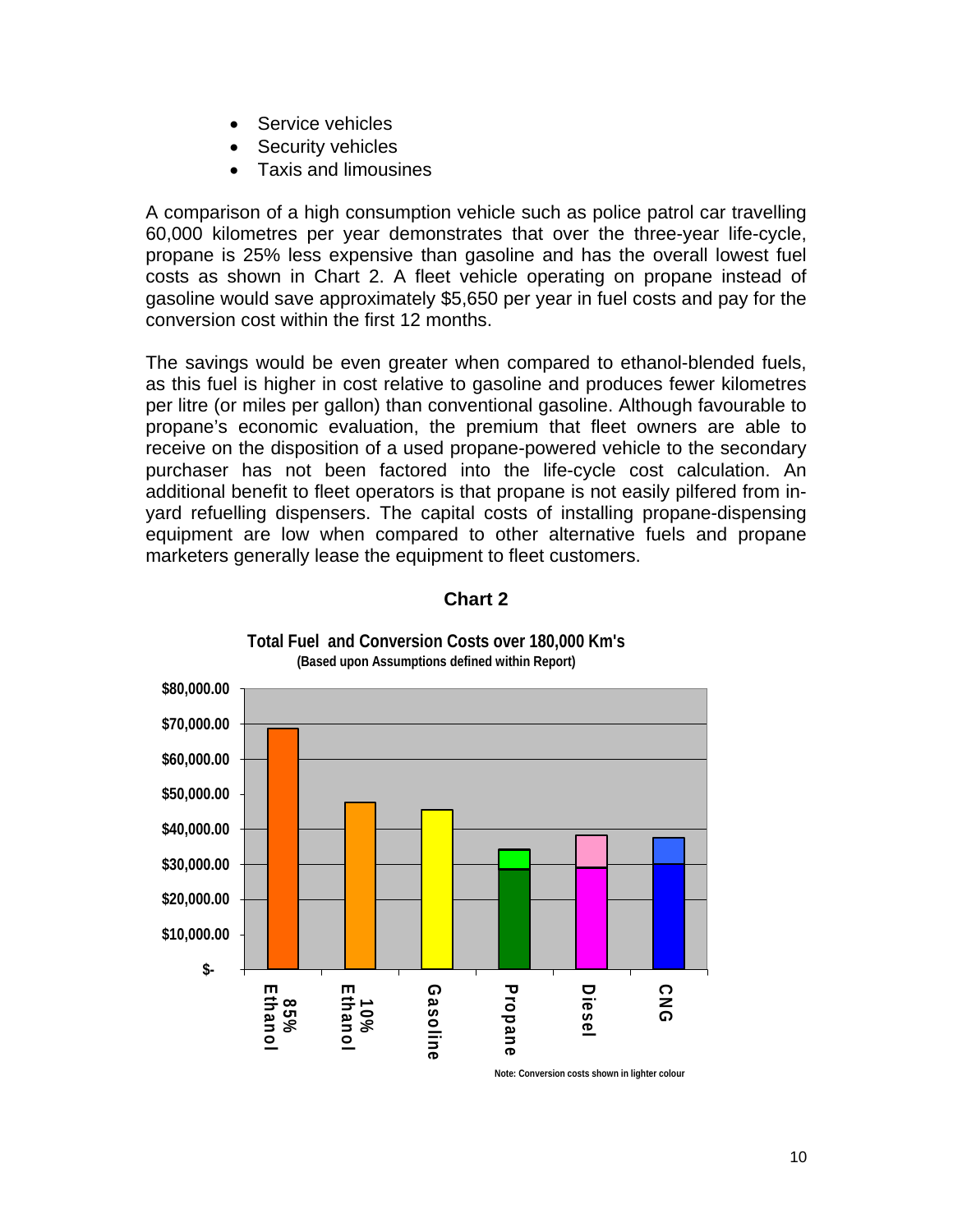A fleet such as the Toronto Police Services fleet with over 1,500 vehicles could enjoy savings of up to \$5.0 million dollars and reduce GHG emissions by 4,000 tonnes annually by converting 1,000 of their vehicles to propane.

Propane offers the lowest overall life-cycle fuel costs, while at the same time reducing GHG emissions and improving air quality. Propane has the further advantage of offering fuel-operating ranges similar to its gasoline and diesel counterparts. Propane technology has been developed and is available for the most popular fleet vehicles such as large passenger cars, vans and trucks.

#### **3.2 Environmental Benefits**

Propane is more environmentally friendly than gasoline or diesel, emitting up to 26% less Greenhouse Gases than conventional gasoline and significantly less emissions of criteria air contaminants and air toxics that impact air quality and human health.

Propane as a fleet transportation fuel can make a contribution to improving air quality and reducing GHG emissions. The Center for Clean Air Policy estimated that a fleet of light-duty GVW vehicles (cars and trucks weighing less than 8,500 lbs.) could achieve a 26% reduction in GHG emissions by utilizing propane fuel instead of gasoline. This 26% reduction in GHG emissions versus gasoline was quantified using the "GREET Model lifecycle", which estimated total GHG emissions during fuel production, fuel use and vehicle operation. $3$ 

The US Department of Energy's Argonne National Laboratory (ANL) examined the full life-cycle Greenhouse Gas (GHG) emissions of propane as compared to other motor fuels. The ANL study concluded that compared to conventional transportation fuels, propane can reduce full life-cycle GHG emissions by as much as 12 to 20%. $4$  Other studies support these conclusions although the numbers vary due to different assumptions and variables.

Diesel-powered engines, due to the efficiency of the compression ignition engine and the higher energy content of the fuel, typically deliver between 10 and 20% fewer GHG emissions than comparable gasoline vehicles.<sup>[5](#page-10-2)</sup> While the GHG emission performance is attractive, diesel engines emit considerably more particulate emissions than gasoline or propane vehicles. Propane emits significantly less criteria air contaminants and air toxics than conventional

<span id="page-10-0"></span><sup>&</sup>lt;sup>3</sup> Center for Clean Air Policy, Greg Dierkers, Senior Policy Analyst, Briefing to Interested California Stakeholders – April 6, 2005

<span id="page-10-1"></span><sup>&</sup>lt;sup>4</sup> World LP Gas Association, LP Gas - Helping Solve the Climate Change Problem, An Executive Summary of LP Gas Solutions for Climate Change<br><sup>5</sup> Disase Technology Ferum - Fressy Efficiency, Fressy Index

<span id="page-10-2"></span>Diesel Technology Forum – Energy Efficiency, Energy Independence and Greenhouse Gas Emissions Reductions – www.dieselforum.org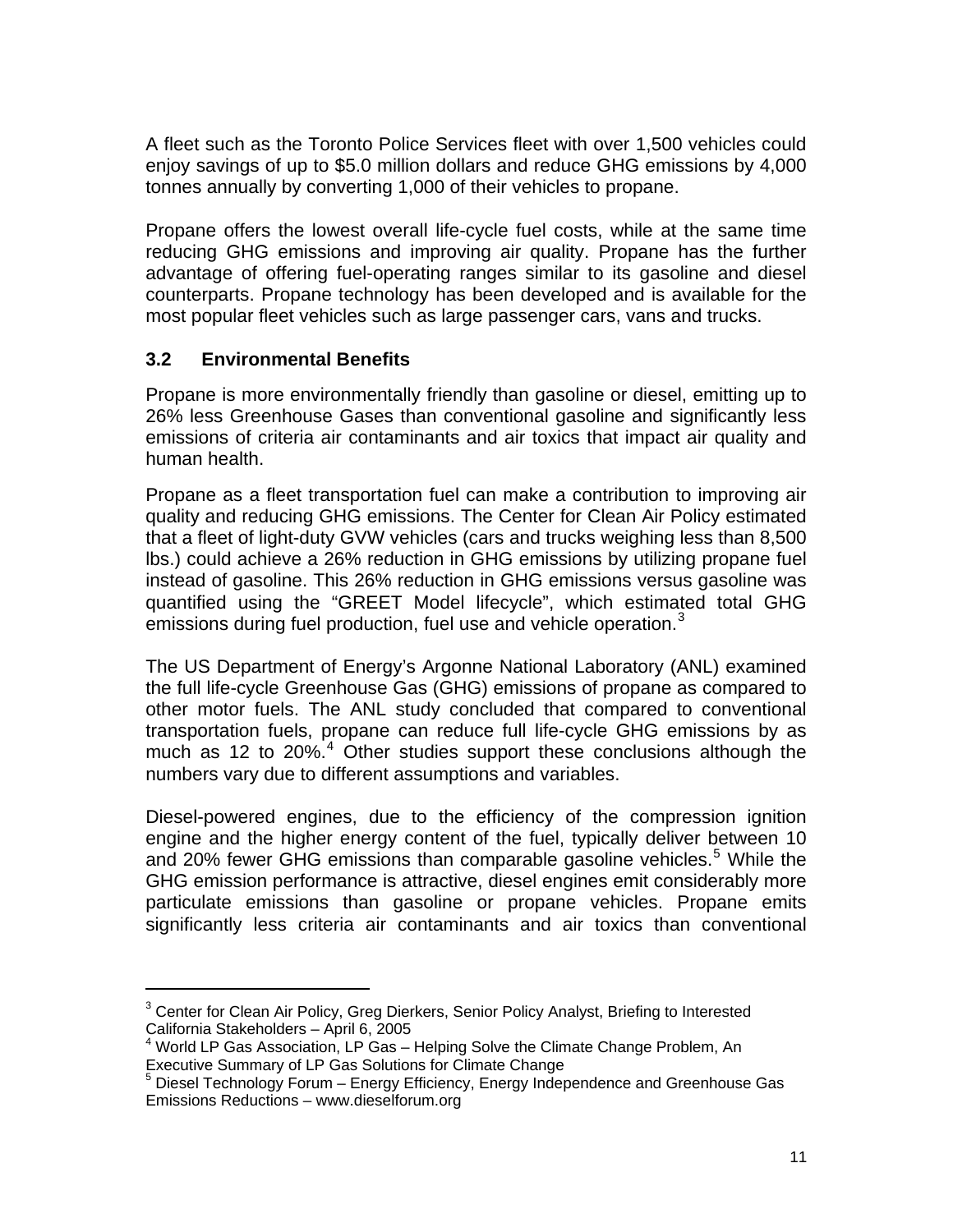gasoline or diesel, reducing the negative impact on air quality and human health.

The environmental advantages of using propane over conventional or other alternative fuels are even more significant if unregulated emissions, some of which can be toxic, are taken into consideration.

It is commonly accepted that many of the substances emitted from the automobile tailpipe are considered to be harmful to human health. An analysis of transportation fuels must, therefore, include effects on human health in the immediate environment in which they are used. According to the California Air Resources Board (CARB), the substances listed below are among the most toxic substances emitted by vehicle exhausts:

- 1,3-butadiene;
- Formaldehyde;
- Benzene;

- Acetaldehyde; and
- Polycyclic organic matter (POM) associated with particulates.

CARB considers particulate matter from diesel engines to be the most carcinogenic substance, followed by 1,3-butadiene and benzene, respectively second and third on the board's list. $6$  Table 1 illustrates the release of various toxic chemicals by select transportation fuels and highlights the relative cleanliness of propane.<sup>[7](#page-11-1)</sup>

## **Table 1**

|                                        | 1,3-Butadiene | Formaldehyde | <b>Benzene</b> | Acetaldehyde |
|----------------------------------------|---------------|--------------|----------------|--------------|
| <b>Conventional</b><br><b>Gasoline</b> | 0.57          | 2.00         | 7.67           | 0.61         |
| <b>Diesel</b>                          | 0.58          | 1.65         | 4.72           | 0.56         |
| <b>Propane</b>                         | 0.11          | 1.68         | 0.63           | 0.43         |

#### **Toxic chemicals in the air All data in milligrams of chemicals/mile**

Particulate matter (PM) and black carbon (BC) emissions from vehicle exhausts are also thought to contribute to climate change, though the extent of their

<span id="page-11-0"></span> $6$  World LP Gas Association – LP Gas and Climate Change: Targeting the Switch to Cleaner Fuels, page 27

<span id="page-11-1"></span> $7$  World LP Gas Association – LP Gas and Climate Change: Targeting the Switch to Cleaner Fuels, page 28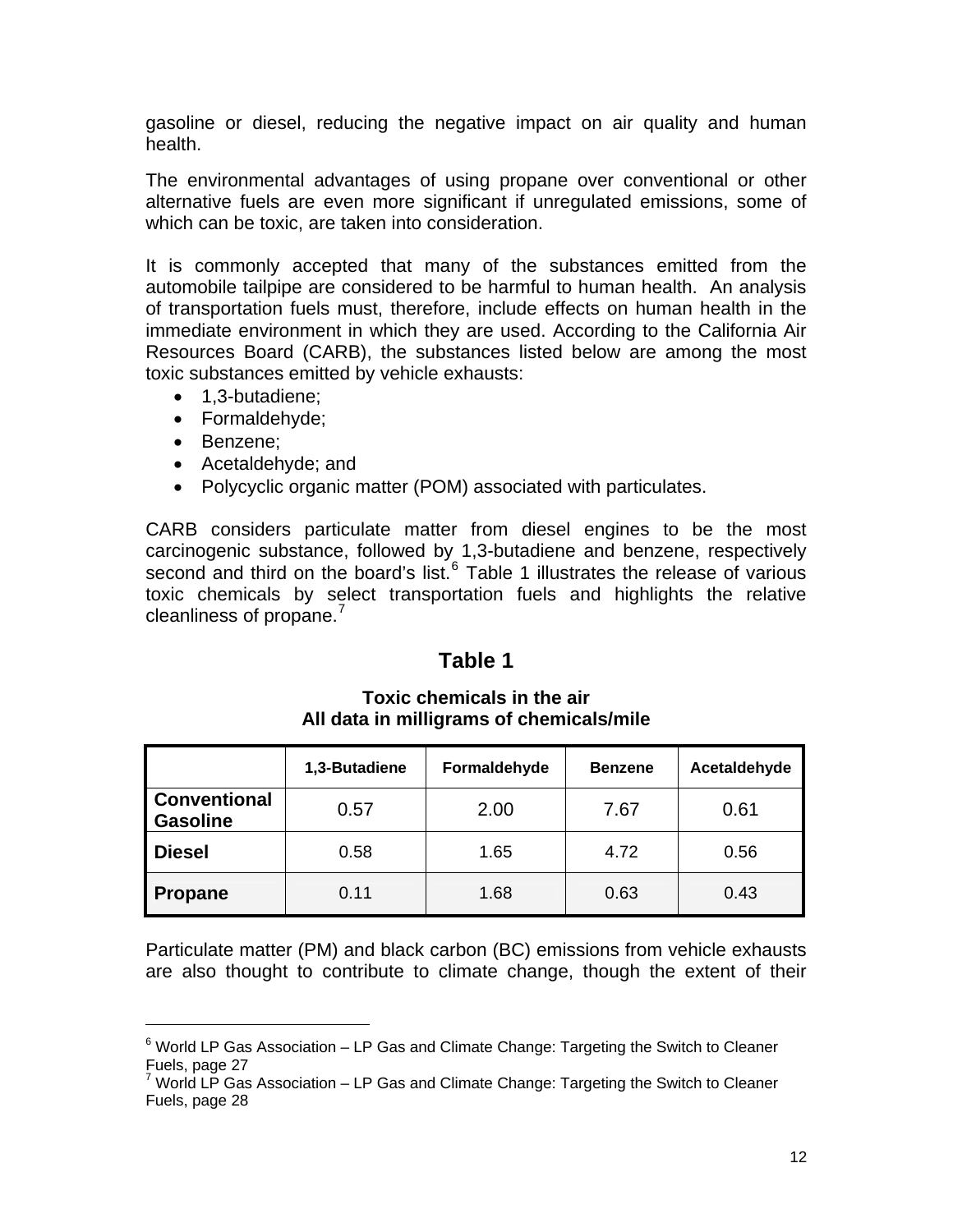contribution is being debated in the scientific community. Regardless of the status of the debate, human health concerns related to the carcinogenic nature of fine PM emissions have been the catalyst spurring legislation to lower PM emission tolerance levels for diesel and gasoline engines.

Numerous studies have shown that airborne particles (either solid or liquid) cause serious health problems. The US EPA has estimated that airborne particles cause over 15,000 premature deaths in the United States each year. In addition, scientists have found a correlation between exposure to airborne particles and increased hospitalizations for asthma attacks, worsening of lung disease, chronic bronchitis, and heart damage. Furthermore, a March 2002 study suggests that airborne particles can cause lung cancer. In addition to these human health effects, particulate matter is the main cause of haze, which decreases visibility.<sup>[8](#page-12-0)</sup>

In a report issued in June 2005, the Ontario Medical Association (OMA) estimated that air pollution would result in almost 5,800 premature deaths and 17,000 hospital admissions this year in Ontario alone. The OMA also estimates health care costs in 2005 at \$507 million and total economic costs of air pollution at \$7.8 billion.<sup>[9](#page-12-1)</sup>

Although diesel-powered light vehicles emitted GHG's similar to those of propane-fuelled vehicles, diesel vehicles produced 30 times more PM.<sup>[10](#page-12-2)</sup> Not surprisingly, school districts across North America have been among the earliest adopters to convert school buses from diesel to propane. They are driven by two facts: Propane is much cleaner than diesel (and therefore less harmful to the children who ride the buses on a daily basis); and propane cost savings amount to thousands of dollars per bus.

A study conducted by doctors and scientists from the University of California Berkeley School of Public Health, found evidence that diesel fumes not only are a major source of Greenhouse Gases, but also pose a significant public health risk.<sup>[11](#page-12-3)</sup> Some of their more significant findings are as follows:

• *Diesel exhaust causes cancer and premature death and exacerbates asthma and other respiratory illnesses;* 

<span id="page-12-0"></span><sup>&</sup>lt;sup>8</sup> www.epa.gov/region5/air/naaqs/pm

<span id="page-12-1"></span><sup>&</sup>lt;sup>9</sup> Ontario Ministry of the Environment - Drive Clean Fact Sheet, November 18, 2005

<span id="page-12-2"></span> $10$  World LP Gas Association – LP Gas and Climate Change: Targeting the Switch to Cleaner Fuels, Executive Summary

<span id="page-12-3"></span><sup>11 &</sup>quot;No Breathing in the Aisles: Diesel Exhaust Inside School Buses", Gina M. Solomon, M.D.,M.P.H. Todd R. Campbell, M.E.S., M.P.P. Gail Ruderman Feuer, Julie Masters, Artineh Samkian, Kavita Ann Paul, Contributor Jesus Santos Guzman, M.D., M.S., January, 2001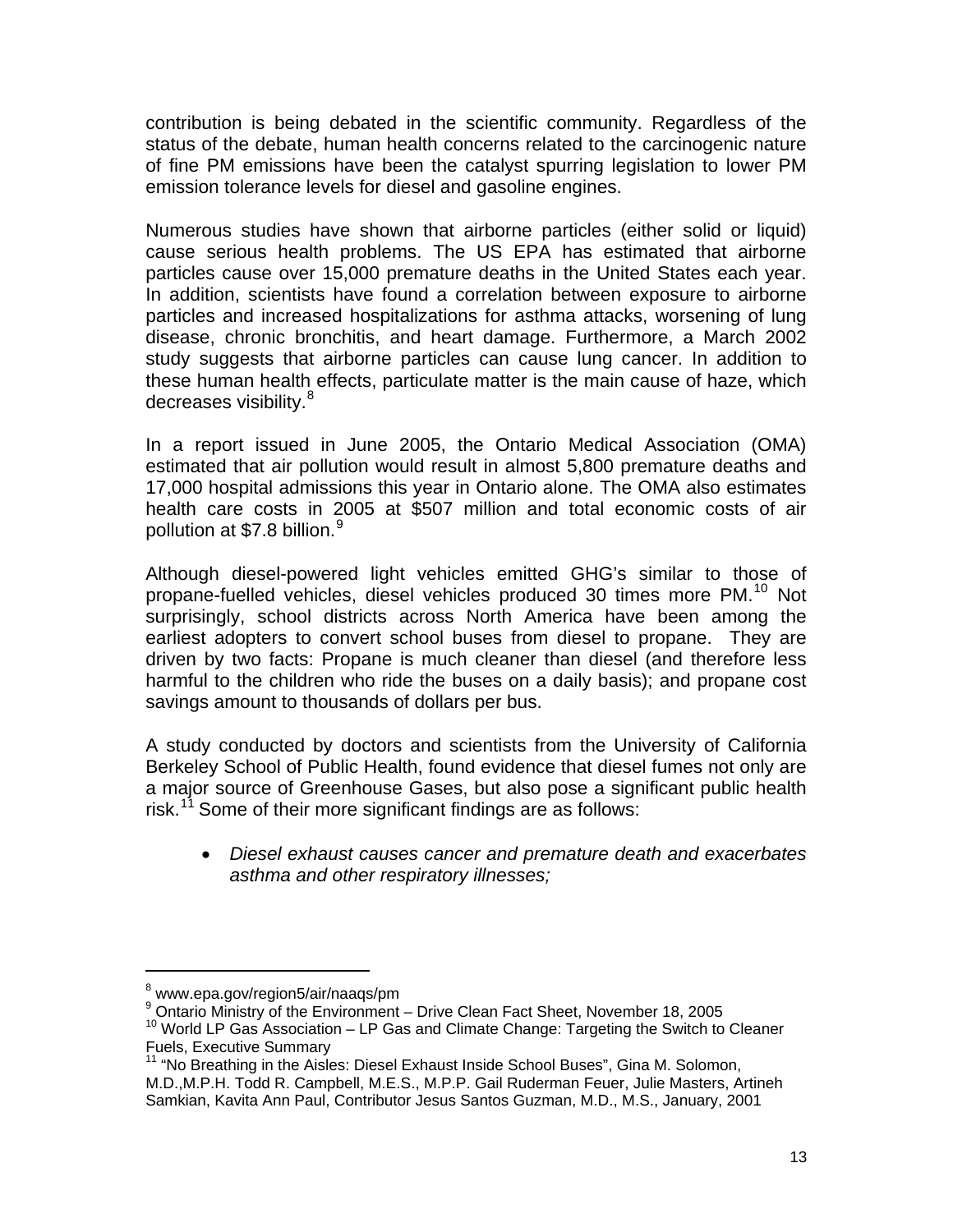- *A child riding inside of a diesel school bus may be exposed to as much as 4 times the level of toxic diesel exhaust as someone riding in a car ahead of it;*
- *Aside from its cancer-causing properties, diesel exhaust is also known to be a major source of fine particles, which can lodge deep in the lungs and exacerbate asthma, a condition most prevalent among children; and*
- *Over 40 individual chemical compounds in diesel exhaust have separately been listed as TACs. The EPA also identifies these chemicals as compounds that cause cancer.*

School boards in the US have been aware of these health concerns for years and have been converting their school bus fleets to propane and saving millions of dollars in the process. The US EPA has had a program in place for a number of years called Clean School Bus USA. The goals of Clean School Bus USA are to reduce children's exposure to diesel exhaust and the amount of air pollution created by diesel school buses. The public-private partnership encourages policies and practices to eliminate unnecessary public school bus idling; upgrading and retrofitting buses with better emissions control technologies and/or fuelling them with cleaner fuels and replacing the oldest buses in the fleet with new less-polluting buses including propane buses.

Some perspective to numbers – a high consumption vehicle such as police patrol vehicle can reduce GHG emissions by 4 tonnes per year. In the City of London in 2006 the per capita GHG emissions were 10.5 tonnes per person. The transportation sector alone in the city of London generated 37% of the total GHG emissions in the city.<sup>[12](#page-13-0)</sup>

## **3.3 Security of Fuel Supply**

Approximately 70% (8.6 billion litres) of Canada's annual production of propane is exported to the United States where it is utilized in the traditional retail markets with surplus product disposed into the low value and price sensitive petrochemical sector.

Over the past five years, propane supply in Canada has averaged 11.9 billion litres, with domestic consumption averaging 3.3 billion litres, and exports averaging 8.6 billion litres.<sup>[13](#page-13-1)</sup> The Canadian and United States retail demand is highly seasonal with demand peaking in the winter to meet the heating requirements of consumers and industrial/commercial customers.

<span id="page-13-0"></span><sup>&</sup>lt;sup>12</sup> 2006 Energy Use Inventory for London, Prepared for the Mayor's Sustainable Energy Council, October 2007

<span id="page-13-1"></span><sup>&</sup>lt;sup>1</sup> Propane Market Study, prepared by Purvin and Gertz Inc. for the Propane Gas Association of Canada, published in April 2007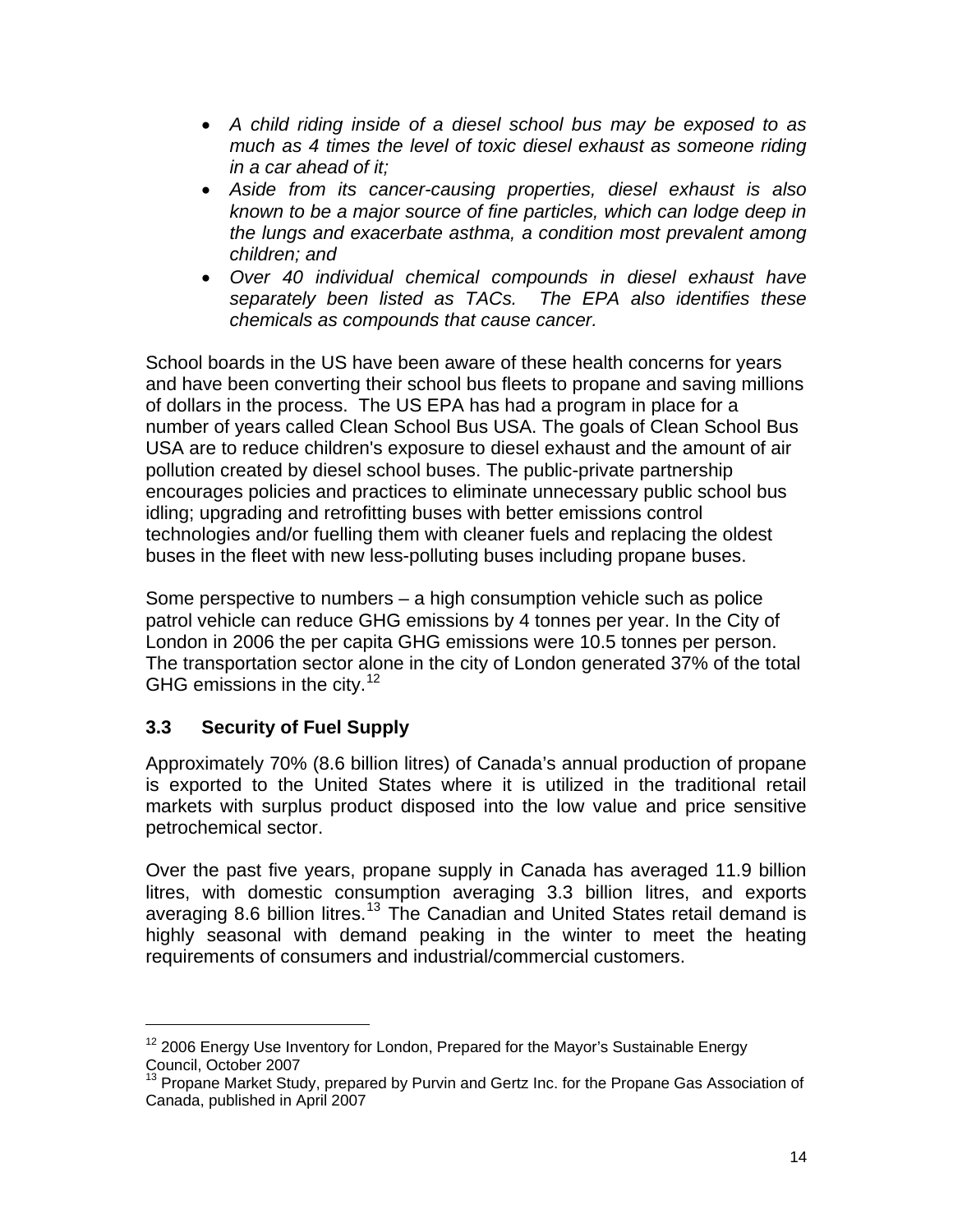The potential rise in demand for propane as transportation fuel can be met with existing and future Canadian supplies of propane, without disruption to the marketplace. Unlike domestic and export retail demand, which is highly seasonal with a high winter to summer usage ratio, transportation demand is constant year round, generating stable monthly volumes for the benefit of producers and transporters alike. Stable winter to summer volumes will allow industry players to capture distribution efficiencies not possible with high winter to summer ratios. For instance if all of the propane exported to the US were used for propane as a transportation fuel, Canada could replace 20% of its gasoline demand with the surplus propane.

#### **3.4 Current Propane Vehicle Market**

The current market for propane as a transportation fuel in Ontario primarily consists of the taxi and limousine market with a few enterprising municipalities using propane. In addition, a number of private fleets use propane to power their delivery vehicles. Propane usage as a transportation fuel is primarily in southern Ontario with usage concentrated around the major urban centres.

Two examples of municipal fleets using propane and experiencing savings as well as environmental benefits include the London Police Services and Region of Peel Trans-Help. London Police, with virtually all of their 60 patrol vehicles operating on propane have enjoyed savings over the years in the millions of dollars, as well as accumulating an impressive safety record. Peel Trans-Help have also enjoyed costs savings but their primary motivation was to protect the environment while idling in sensitive areas such as hospital loading zones; a necessary requirement to maintaining the vehicles' temperature for its special needs passengers.[14](#page-14-0) Recent case studies documenting the propane experiences of both of these fleets, prepared by the Ivey School of Business at the University of Western Ontario, are appended to this submission.

A major private fleet that has endorsed propane as well as other alternative fuels is UPS. UPS currently has over 600 propane vehicles in their fleet in Canada, many of which are located in Ontario. Recently UPS released its latest generation delivery vehicle that is powered by propane.<sup>[15](#page-14-1)</sup> 139 of these propanepowered vehicles are being introduced in Canada with 43 of these vehicles located in Ontario. A recent media release is appended.

#### **3.5 Potential Propane Vehicle Market**

The propane industry in Ontario believes that the Ontario government should continue to promote energy efficiency and the use of alternative fuels in

<span id="page-14-0"></span> $14$  Richard Ivey School of Business, The University of Western Ontario, Case Study prepared by Ivey MBA Students, February 2007

<span id="page-14-1"></span><sup>&</sup>lt;sup>15</sup> Truck News – Business Information Group – January 16, 2008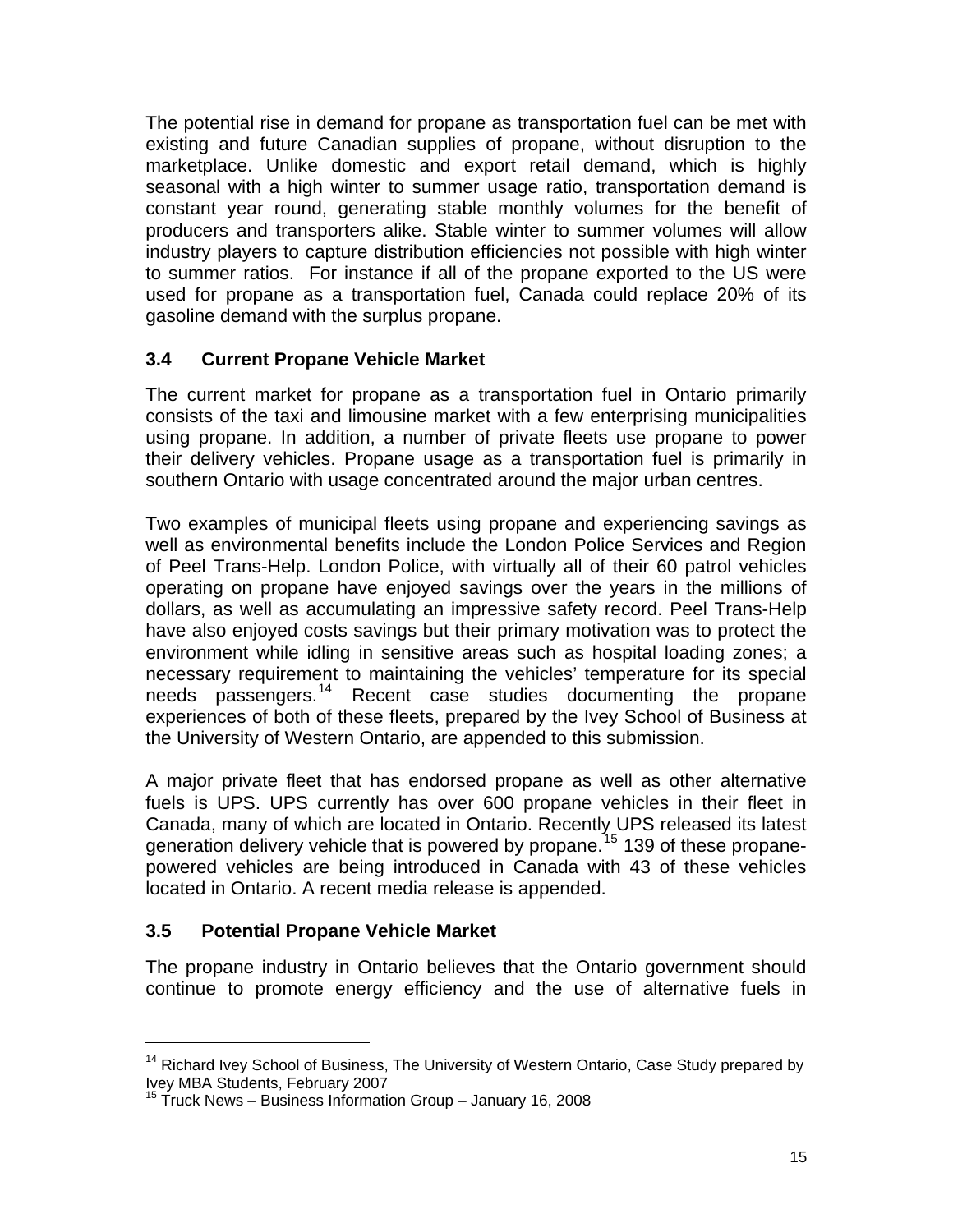Ontario. Propane is ideally suited for high fuel consumption light duty and medium duty fleet vehicles.

These fleets include:

Public fleets

- Police vehicles
- School buses and passenger vans
- Para transit vehicles
- Service vehicles

Private fleets

- Courier vehicles
- Delivery vehicles
- Shuttle buses and passenger vans
- Service vehicles
- Security vehicles
- Taxis and limousines

The propane industry estimates that there are approximately 78,000 vehicles in Ontario that make up the above sectors.<sup>[16](#page-15-0)</sup> The industry believes an achievable objective is to convert 25,000 vehicles (34%) over a number of years. 25,000 vehicles in this segment would displace approximately 340 million litres of gasoline and provide GHG emission reductions of approximately 100,000 tonnes annually. Public and private sector fleets would enjoy fuel savings of approximately \$125 million annually providing stimulus to the economy and generating another \$140 million of conversion technology activity.

The propane industry is prepared to step up to the challenge of providing the technology and installing the infrastructure. The province has well-established installation and conversion standards in place to ensure that propane infrastructure is installed safely and efficiently.

<span id="page-15-0"></span><sup>&</sup>lt;sup>16</sup> C2 Certus Corporation, Assessment of Market for Propane as a Transportation Fuel, 2007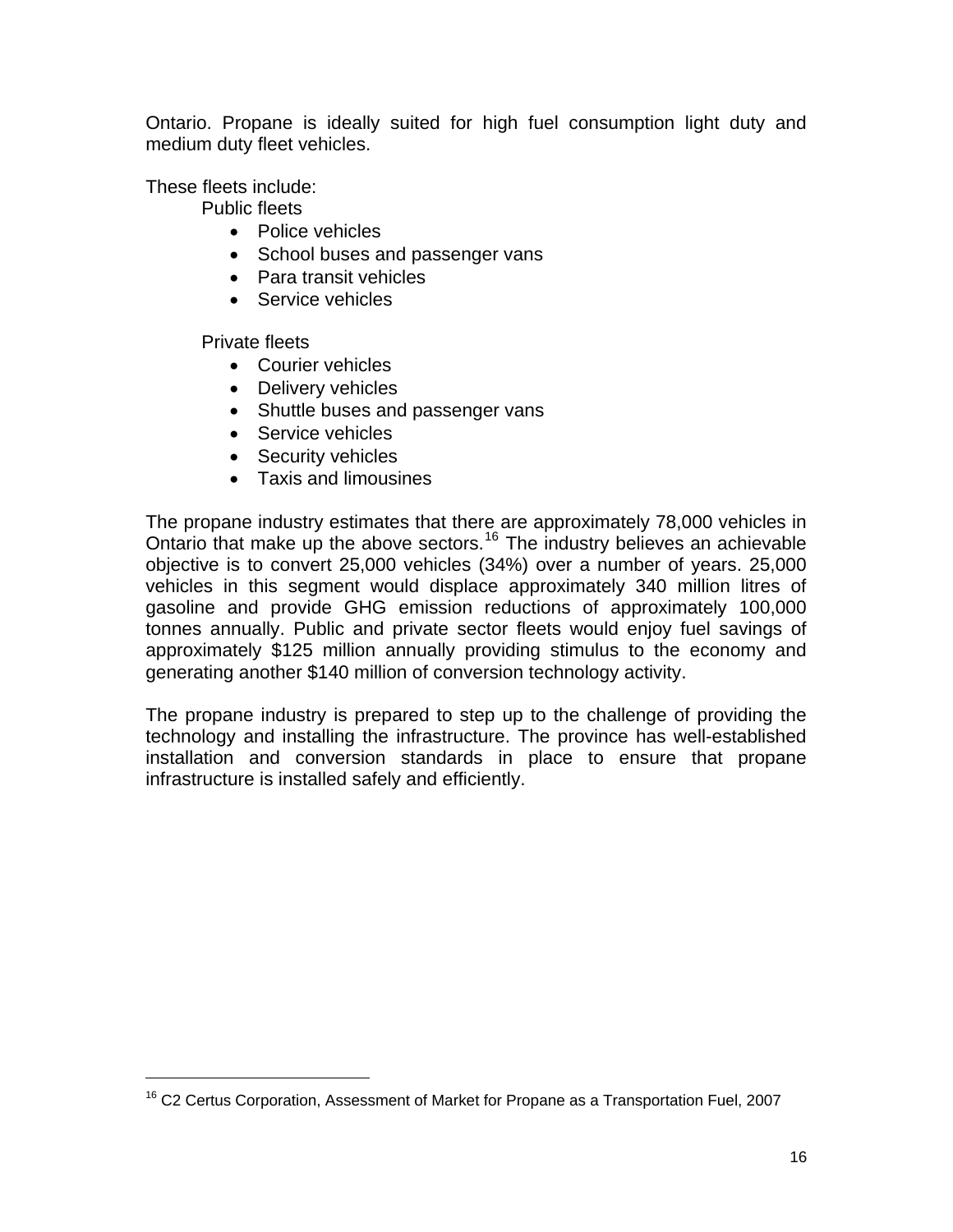# **4. OPPORTUNITIES FOR GOVERNMENT**

### **4.1 Fuel Cost Reductions for Public Fleets in Ontario**

There is a significant opportunity for governments to reduce their annual fuel costs for high consumption light duty and medium duty fleet vehicles without an impact on operations. The Province of Ontario has numerous high consumption vehicles in its fleet that would qualify for conversion. These would include the Ontario Provincial Police and as well as other government departments with vehicle intensive use.

School buses and vans consume millions of litres of fuel annually to transport students to and from schools. The Ministry of Education provides funding to local school boards under a formula that funds the purchase of student transportation services. The local school board determines how these funds are used for the provision of transportation services. Annual increases are sought for these funds by the school boards, justified by rising fuel and equipment costs. There has been little visible effort by school boards to investigate options that are available to them; options that could reduce the operating and fuel costs of the transportation systems. The amount of funding to school boards under the Student Transportation grant amounted to \$736 million in 2006-07 up from \$685 million in 2004-05. It is likely that diesel and gasoline costs will continue to pressure operating costs. The propane industry believes there is an opportunity to reduce fuel costs in this sector as well as to reduce the documented negative health effects of diesel fuel emissions on school bus passengers. An OEM propane powered school bus manufactured by Blue Bird Corporation is now available in the United States.

Municipal governments have a significant opportunity to reduce fuel costs in a number of areas as well. Law enforcement is an area where significant savings can be achieved. It is estimated that there are 8,000 police vehicles in Ontario. While not every vehicle is a candidate for conversion there are a large potential number of vehicles at the municipal level that can be converted to propane. Many municipalities provide para-transit services using passengers cars, vans or van bodies and these are all typically high consumption vehicles. The use of propane in these types of vehicles will allow them to idle at the curb without causing concerns with respect to diesel emissions and odour. Other high consumption vehicles include service and maintenance pickups and vans used by road maintenance, parks and recreation and other departments.

The economics of a typical police patrol vehicle operating on propane is shown in Table 2. Savings of 25% relative to gasoline are typically achieved and amount to over \$11,000 per vehicle over the life of the vehicle. In addition, when the fleet disposes of the vehicle typically for taxi use a propane patrol vehicle can receive a \$1,500 premium relative to a gasoline unit. The taxi operators recognize the value of the conversion and the potential fuel savings.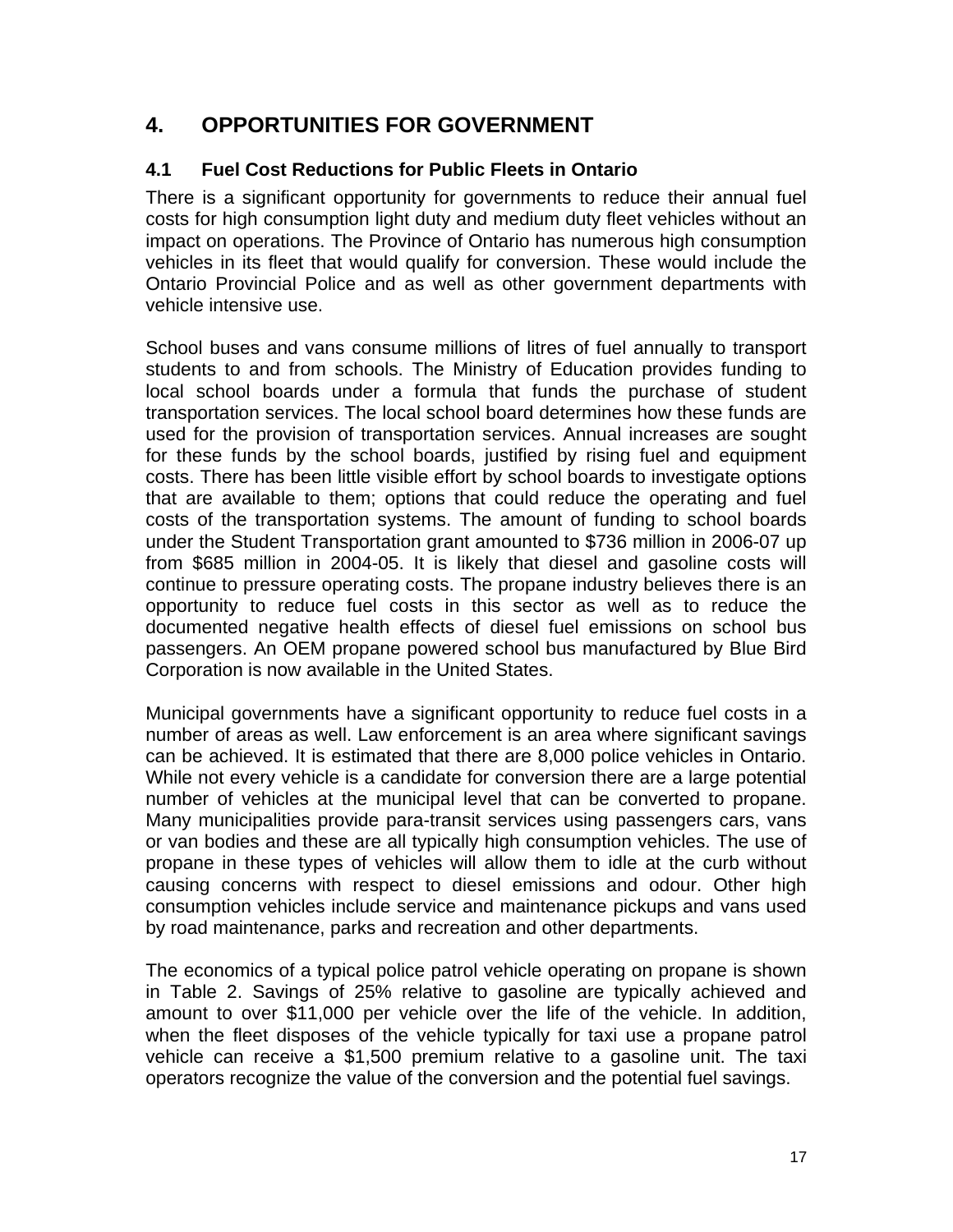## **Table 2**

### **Comparative Costs for a Police Patrol Vehicle**

Propane versus Gasoline

|                                                                                                                  | Gasoline    | <b>Propane</b> |
|------------------------------------------------------------------------------------------------------------------|-------------|----------------|
| <b>Assumptions Evaluated</b>                                                                                     |             |                |
| Distance to be traveled $(km)$ – over 3 year life                                                                | 180,000     | 180,000        |
| Litres/100 km <sup>*</sup>                                                                                       | 23.54       | 28.25          |
| Price / litre **                                                                                                 | \$1.073     | \$0.561        |
| <b>Fuel Consumed (litres)</b>                                                                                    | 42,372      | 50,846         |
| <b>Cost of Fuel Consumed</b>                                                                                     | \$45,465.16 | \$28,524.83    |
| <b>Conversion Cost vs. Conventional Gasoline</b>                                                                 | N/A         | 5,634.00       |
| Total Cost of Fuel and Conversion                                                                                | \$45,465.16 | \$34,158.83    |
| <b>Cost Comparison vs. Gasoline</b>                                                                              |             |                |
| Total Savings produced by fuel cost differential                                                                 | N/A         | \$16,940.33    |
| Upgrade Costs vs. Gasoline***                                                                                    | N/A         | \$5,634.00     |
| Net Savings after upgrade costs                                                                                  | N/A         | \$11,306.33    |
| % Savings net of upgrade costs                                                                                   | N/A         | 25%            |
| Notes:<br>t ldlo time considered in consumption per 100 km suping 12 mpg on goodine, prepans vehicle consumption |             |                |

Idle time considered in consumption per 100 km. – using 12 mpg on gasoline, propane vehicle consumption based upon actual experience

\*\* Prices based on May 2007, Southern Ontario average monthly price for gasoline and propane as published by Ontario Ministry of Energy

\*\*\* Upgrade/conversion costs include applicable cost include GST and PST less any Ontario incentives

#### **4.2 Environmental Benefits for Ontario**

Propane as a fleet transportation fuel can make a contribution to improving air quality and reducing GHG emissions in Ontario. Propane is more environmentally friendly than gasoline or diesel, emitting up to 26% less Greenhouse Gases than conventional gasoline<sup> $17$ </sup> and significantly less emissions of criteria air contaminants and air toxics that impact air quality and human health. Many of the high consumption vehicles that are candidates for conversion operate in urban areas; operation on propane can significantly reduce their emissions, contributing to improved urban air quality.

While there are hybrid vehicles available to the public which reduce fuel consumption and emissions most of these vehicles are not suited for severe

<span id="page-17-0"></span><sup>&</sup>lt;sup>17</sup> Center for Clean Air Policy, Greg Dierkers, Senior Policy Analyst, Briefing to Interested California Stakeholders – April 6, 2005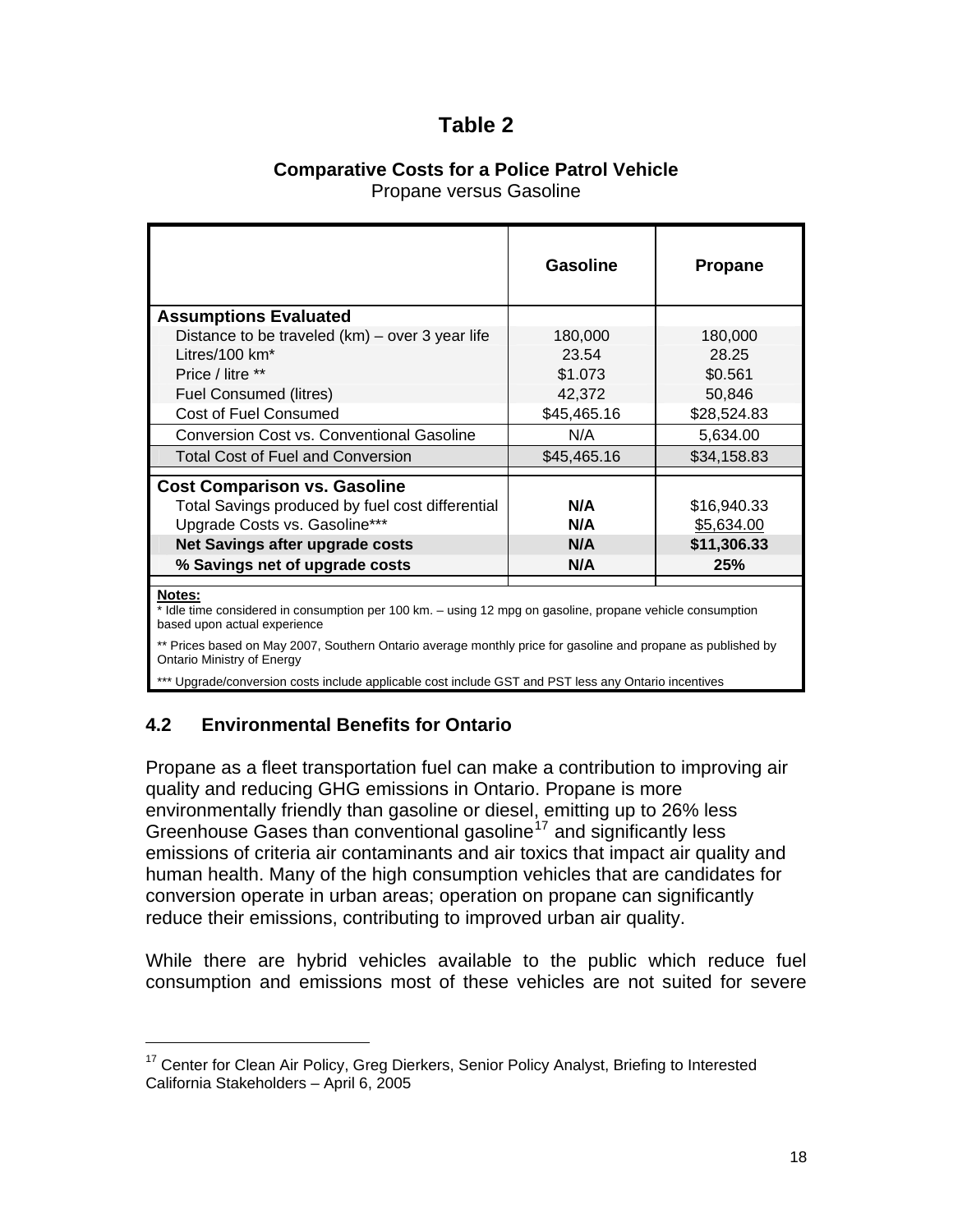duty use such as law enforcement vehicles and do not have the load carrying capabilities such as the large vans and pickups that are typically used in passenger carrying, courier and delivery services. These vehicles can consume up to 10 times the fuel of a private vehicle and consequently emit commensurate amounts of GHG and other harmful emissions.

Many commercial vehicles have significant idle times while picking up or delivering passengers and packages contributing to local and urban air quality issues. Programs that target these vehicles for alternative fuel use (CNG, propane, E85) would provide significant emission reductions. Propane would be the most economical fuel and fleets would enjoy the savings in addition to providing environmental benefits.

### **4.3 Other Benefits for Ontario**

There are other potential benefits from increased propane use as a fleet transportation fuel in Ontario. There are a number of technology companies in Ontario that have developed the software, hardware and components to convert vehicles to propane. This technology is not only used in Ontario but is used in other parts of Canada as well as exported to the United States. In fact, since alternative fuels activity is greater in areas other than Ontario most of these companies generate much of their revenues from outside Ontario.

The following are examples of technology companies operating in this area:

Sleegers Engineering – The largest manufacturer of propane vehicle tanks and associated technology in North America, located in London, Ontario.

GFI Control Systems – Began as an Ontario based developer and manufacturer of gaseous fuel systems (natural gas and propane) for vehicles and industrial applications located in Kitchener-Waterloo. Now part of Teleflex Inc., a global designer and manufacturer of specialty engineered products.

SFI Engine Technologies Inc. – A developer and manufacturer of propane conversion systems located in London, Ontario markets its conversion technology to fleets in the United States and Canada.

In addition there are numerous other small businesses located in Ontario that install and service the conversion technology, manufacture components and manufacture and maintain dispensing equipment, and distribute propane to end users.

With ever increasing fuel costs, fleet customers are looking to more fuelefficient vehicles manufactured outside of Ontario and Canada, reducing the sales of the larger vehicles that are manufactured in Ontario. Propane and other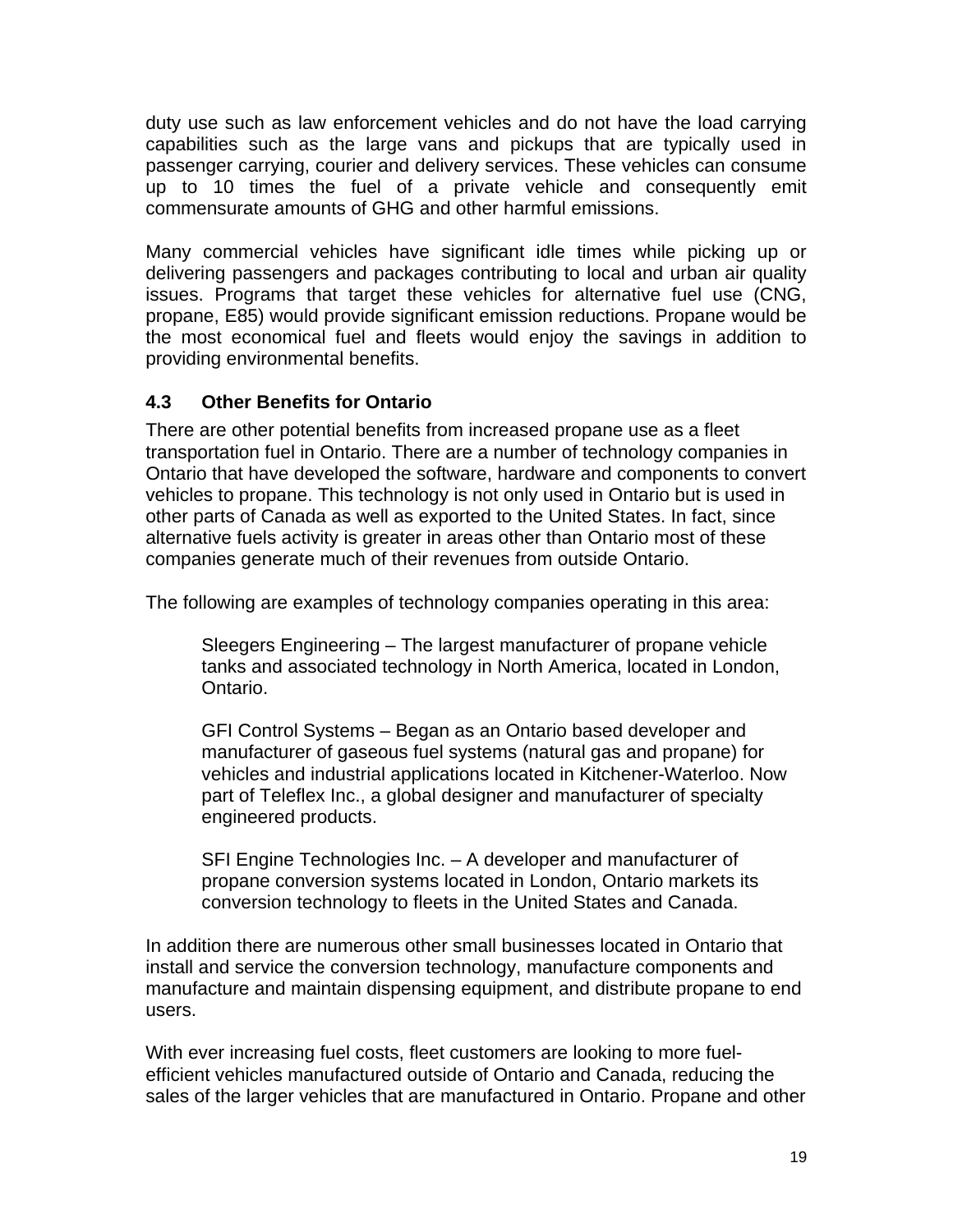alternative fuels can maintain the cost competitiveness of these vehicles and improve the viability of the vehicle assembly plants and preserve employment in this important sector. Many of the vehicles that are candidates for conversion are manufactured in Ontario as shown in Table 3.

## **Table 3**

#### **Ontario Built Vehicles**

Suitable for Conversion to Propane

| <b>Vehicle Platform</b>      | <b>Manufacturer</b>             | Location        |
|------------------------------|---------------------------------|-----------------|
| <b>Ford Crown Victoria</b>   | Ford                            | St. Thomas      |
| <b>Mercury Grand Marquis</b> | St. Thomas<br>Ford              |                 |
| <b>Lincoln Town Car</b>      | Ford                            | St. Thomas      |
|                              |                                 |                 |
| <b>Chevrolet Impala</b>      | <b>General Motors</b>           | Oshawa          |
| <b>Chevrolet Silverado</b>   | <b>General Motors</b>           | Oshawa          |
| <b>GMC Sierra</b>            | Oshawa<br><b>General Motors</b> |                 |
|                              |                                 |                 |
| Dodge Charger                | Chrysler                        | <b>Brampton</b> |

The propane industry believes there are numerous employment opportunities that can be garnered by expanding the Ontario propane vehicle market by 25,000 vehicles and 400 million litres of propane use in the fleet transportation sector. Additional jobs would also be created because these companies become more competitive and expand their product offering and increase exports to the United States and other markets. Most of the employment would be generated by small businesses that form the backbone of the Ontario economy.

Numerous projections indicate that the world will face significant energy shortages, including crude oil shortages beginning as early as 2015. These shortages will be due to increased economic activity in developing nations, population growth and dwindling crude supplies. Even though Canada continues to develop the oil sands, world energy security issues will impact Ontario.

In addition, the oil refining industry in Canada is operating at virtually 100% capacity and even minor disruptions, such as Ontario experienced in February 2007, will potentially cause gasoline shortages and price spikes.<sup>[18](#page-19-0)</sup> By replacing

<span id="page-19-0"></span> $18$  Canadian Petroleum Products Institute, Website publication – Petroleum Markets, Understanding their Dynamics, The Continental Market for Refined Products Section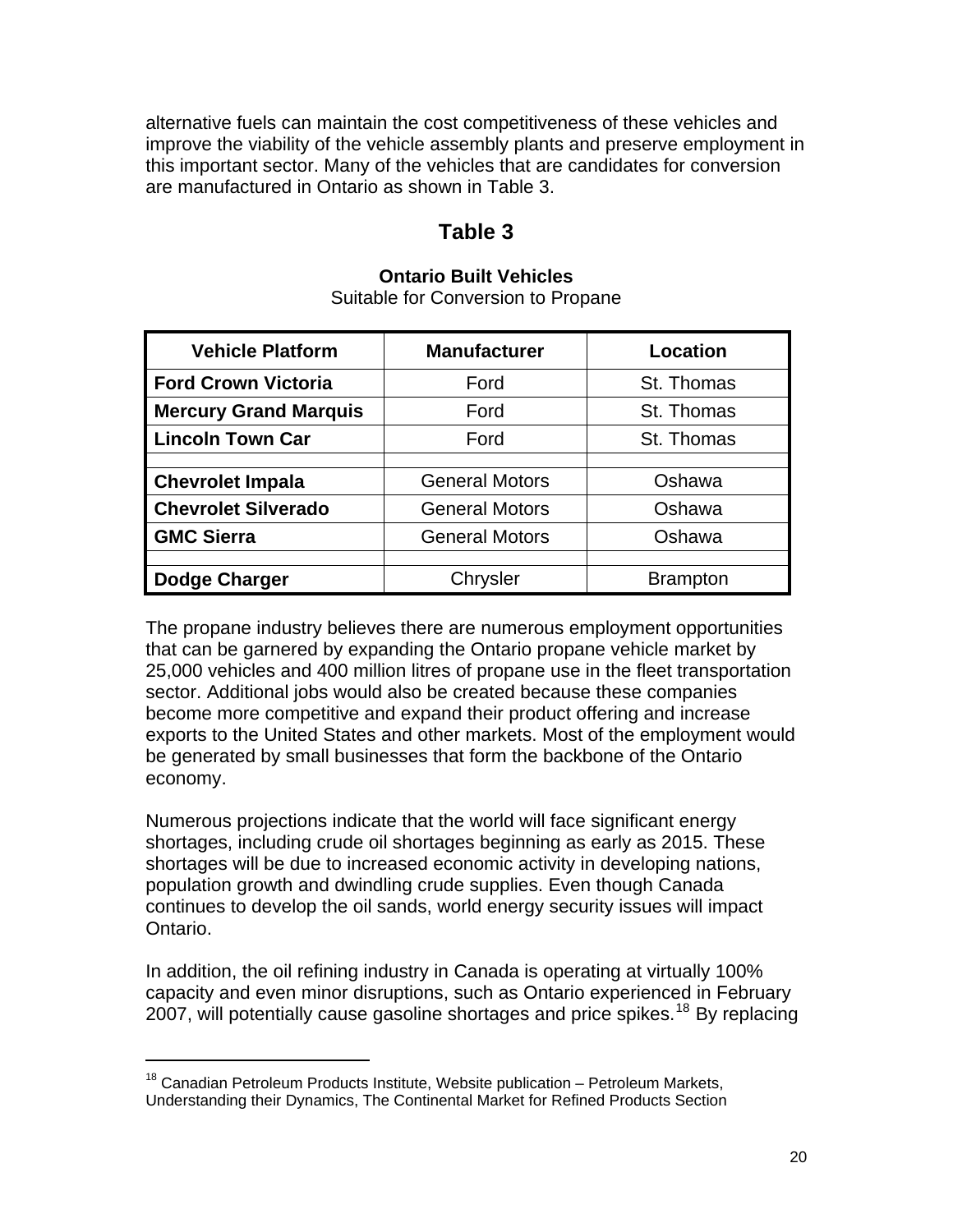a portion of the gasoline demand with propane, potential supply shortfalls can be alleviated until additional conservation and supply measures are developed.

A well-developed propane supply infrastructure exists to serve the Ontario propane market and supply the transportation sector. Currently propane is the most readily available alternative fuel in Ontario and the retail propane industry is committed to expand the infrastructure as demand develops.

Propane as a fleet transportation fuel is ideally positioned to assist governments and the private sector with their efforts to address environmental issues. Propane as a transportation fuel is ready for implementation immediately; offers air quality improvements; GHG emissions reductions; lower fleet operating costs; the security of an abundant Canadian supply; the availability of refuelling infrastructure; and, the opportunity for export of Canadian technology into the North American marketplace.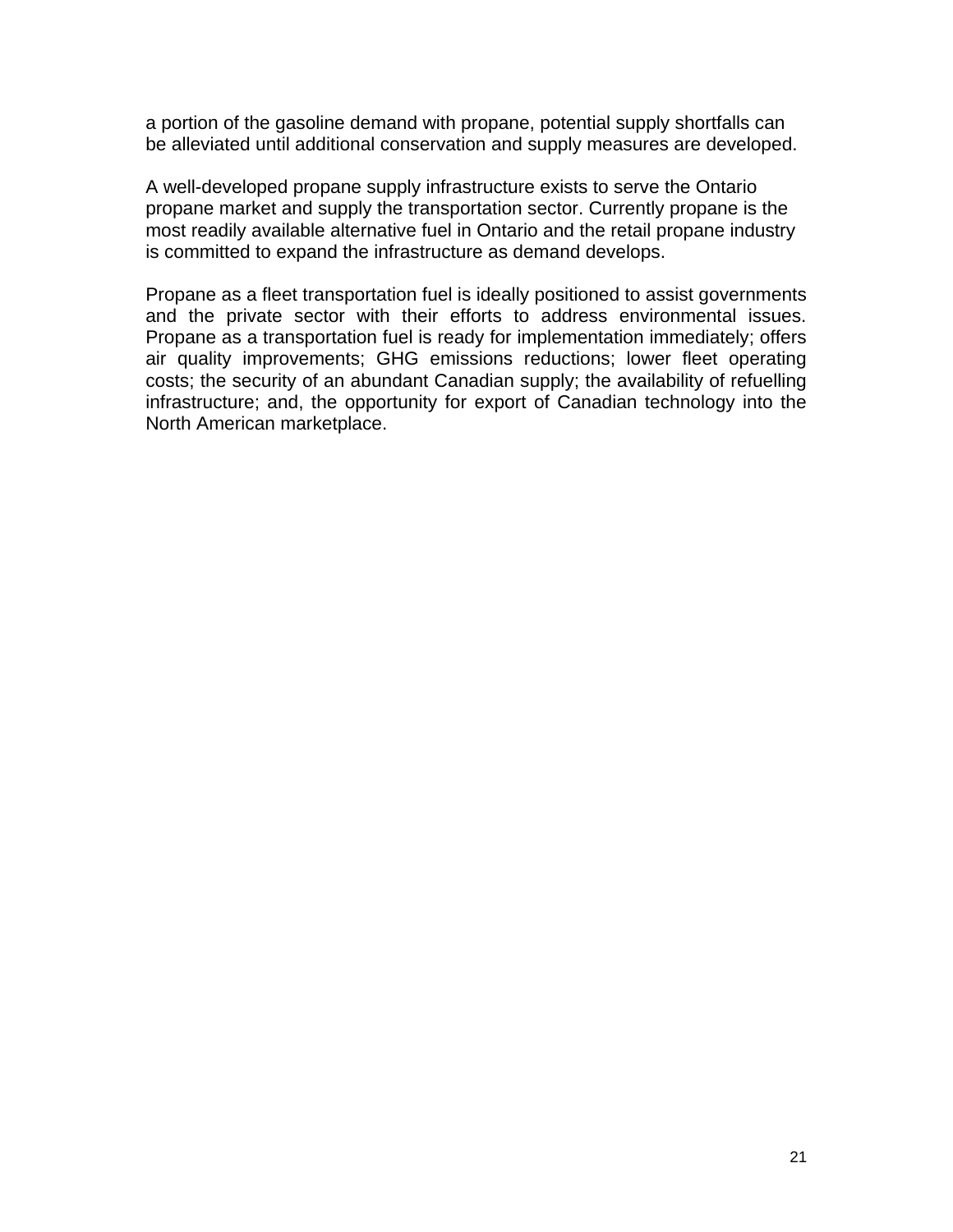# **5. SUPPORT FROM GOVERNMENT**

### **5.1 Current Support**

There are a number of incentives and rebates for alternative fuels and alternative fuel vehicles in Ontario. Some have been in place since the 1980's, some have been modified over time and others such as RST rebates for hybrid vehicles were introduced more recently.

Alternative fuel vehicles and hybrid vehicles enjoy retail sales tax relief to varying degrees as shown in Table 4. At the time the RST rebate was introduced, propane conversions were relatively inexpensive (\$1,200 to \$1,500) and consequently, propane has the least amount of rebate today. With the advent of the new electronic fuel injection technology the propane conversion costs have risen to the \$5,000 range. The federal government at one time provided a grant of \$400 for propane conversions but this was discontinued in 1991. Currently the federal government provides a rebate for the purchase of fuel-efficient vehicles. For most hybrid vehicles the federal rebate amounts to \$2,000. There are no federal rebates/grants for propane or CNG vehicles.

#### **Table 4**

|                                                      | <b>RST Rebate</b> | <b>Comments</b>                                            |
|------------------------------------------------------|-------------------|------------------------------------------------------------|
| <b>Propane vehicles</b>                              | \$750 max         | TFFC eligible for mono fuel<br>vehicles                    |
|                                                      |                   |                                                            |
| <b>CNG and other</b><br>alternative fuel<br>vehicles | \$1,000 max       | TFFC eligible for mono fuel<br>vehicles                    |
|                                                      |                   |                                                            |
| <b>Hybrid Vehicles</b>                               | \$2,000           | Increased to \$2,000 in 2006<br>budget, previously \$1,000 |

#### **Retail Sales Tax Rebates for Alternative Fuel Vehicles**

When the Alternative Fuels Policy was introduced in 1980 the policy advocated fuels neutrality and all alternative fuels at that time were exempt from the motor fuel tax. Over the years this policy has been modified and alternative fuels enjoy varying degrees of motor fuel tax relief as shown in Table 5.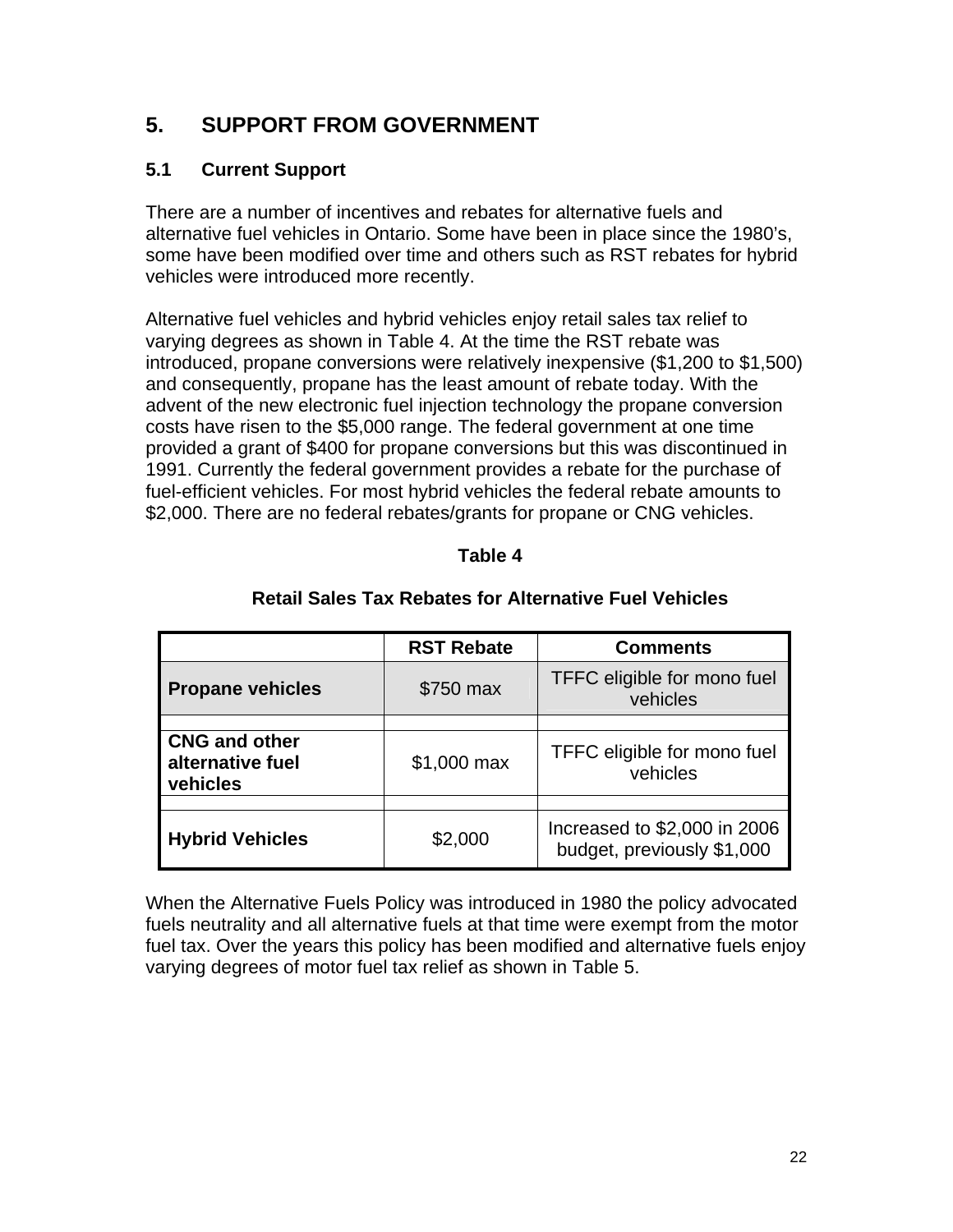#### **Table 5**

|                  | <b>Motor Fuel</b><br><b>Tax Rate</b> | <b>Comments</b>           |
|------------------|--------------------------------------|---------------------------|
| <b>Gasoline</b>  | 14.7 cpl                             | Since Jan 1, 1992         |
|                  |                                      |                           |
| <b>Diesel</b>    | $14.3$ cpl                           | Since Jan 1, 1992         |
|                  |                                      |                           |
| <b>Ethanol</b>   | 14.7 cpl                             | Effective January 1, 2007 |
|                  |                                      |                           |
| <b>Propane</b>   | $4.3$ cpl                            | Since Jan 1, 1990         |
|                  |                                      |                           |
| <b>CNG</b>       | $0.0$ cpl                            | Exempt since 1980         |
|                  |                                      |                           |
| <b>Biodiesel</b> | $0.0$ cpl                            | Exempt since June 2002    |

### **Current Motor Fuel Tax Rates In Ontario**

At the federal government level, a 10.0 cents per litre excise tax on gasoline and 4.0 cents per litre excise tax on diesel fuel are currently in place. Propane, CNG, ethanol and biodiesel are currently exempt from the excise tax. Biofuels will be taxed at the same rate as gasoline and diesel beginning April 1, 2008; however the excise tax relief will be replaced with other incentives at the federal level.

#### **5.2 New Initiatives**

The propane industry believes that the government should continue to support alternative fuels and expand their use within Ontario to benefit the environment and improve energy security. The propane industry believes all alternative fuels should enjoy the same level of support from the government and that any alternative fuel policies should be fuel neutral.

The province should lead by example and expand the use of alternative fuels within its fleet. While there is no one size-fits-all solution, the use of propane for high consumption vehicles within the Ontario government fleet should be encouraged. The Ministry of Education should look carefully at its student transportation program and encourage the use of cost-effective cleaner fuels such as propane in the vehicles used to transport our children.

Municipal fleets should be encouraged to use alternative fuel vehicles. As part of municipal funding programs Ontario should provide incentives or rewards for municipalities that adopt alternative fuels. Model communities should be established to showcase Ontario's environmentally friendly transportation initiatives, including alternative fuels and Ontario-based technologies. The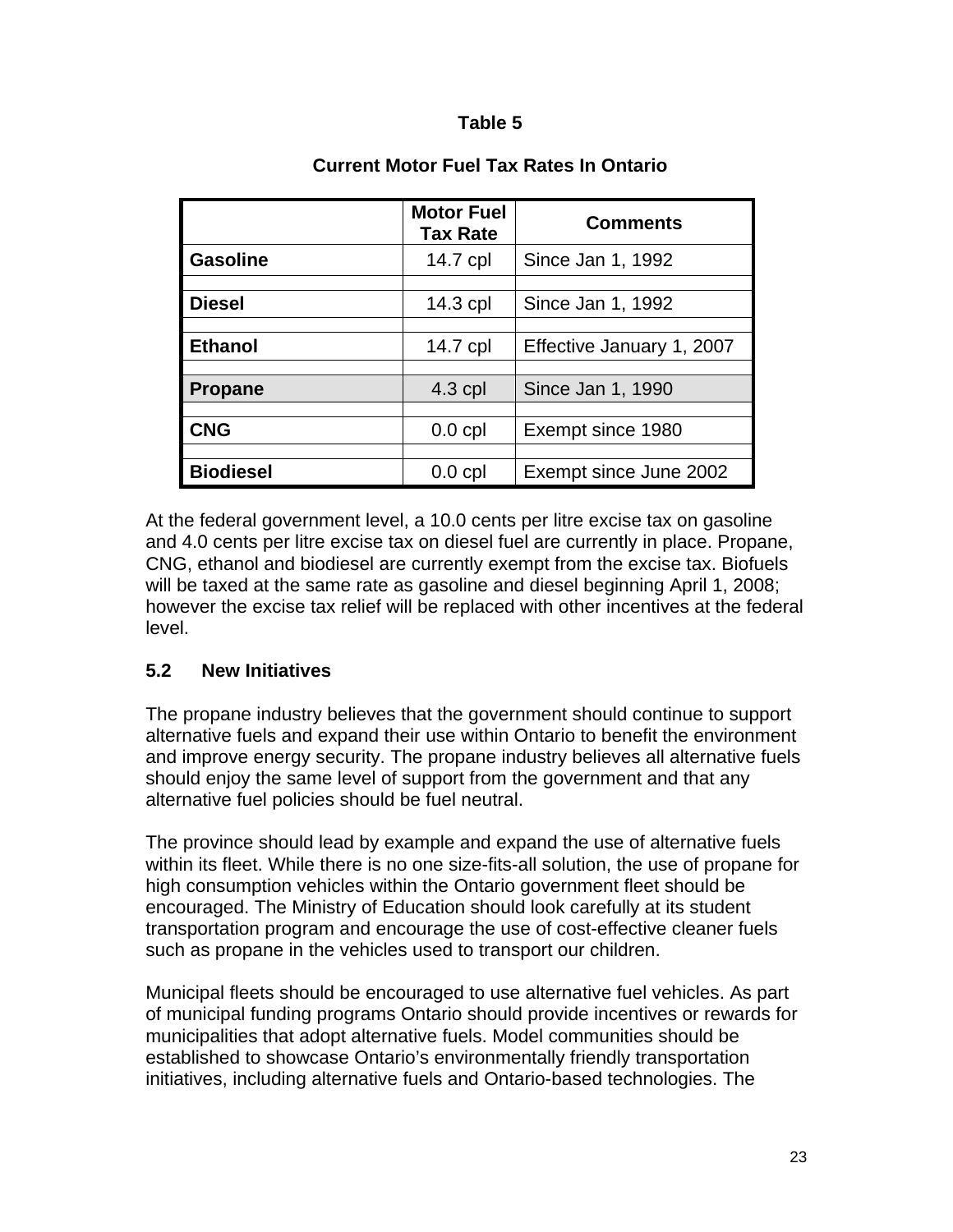Niagara region with millions of visitors from around the world would be an ideal showcase.

Ontario should ensure all alterative fuel vehicles are part of the Eco-licence program and are recognized as green vehicles, including commercial fleet vehicles as part of the program. Access to high-occupancy vehicle lanes for green vehicles should be provided. Use of green vehicles at high traffic areas such as airports should be encouraged with special consideration given to those using alternative fuels.

As part of the green vehicle program the province should ensure that incentives are put into place to encourage green commercial fleet vehicles. Current rebates such as the hybrid vehicle rebate provide minimal value or encouragement to fleet operators who require larger vehicles in their operations. Significant emissions reductions can be gained by targeting and incenting the high consumption commercial fleet sector.

The propane industry in Ontario is prepared to provide input, resources and support to the above initiatives. We believe that there is no single solution for transportation fuels. Various fuel and vehicle initiatives will have to be part of the solution. Propane provides a cost effective and environmentally friendly solution for specific applications and vehicles. We believe its use as a fleet transportation fuel should be encouraged and expanded in Ontario.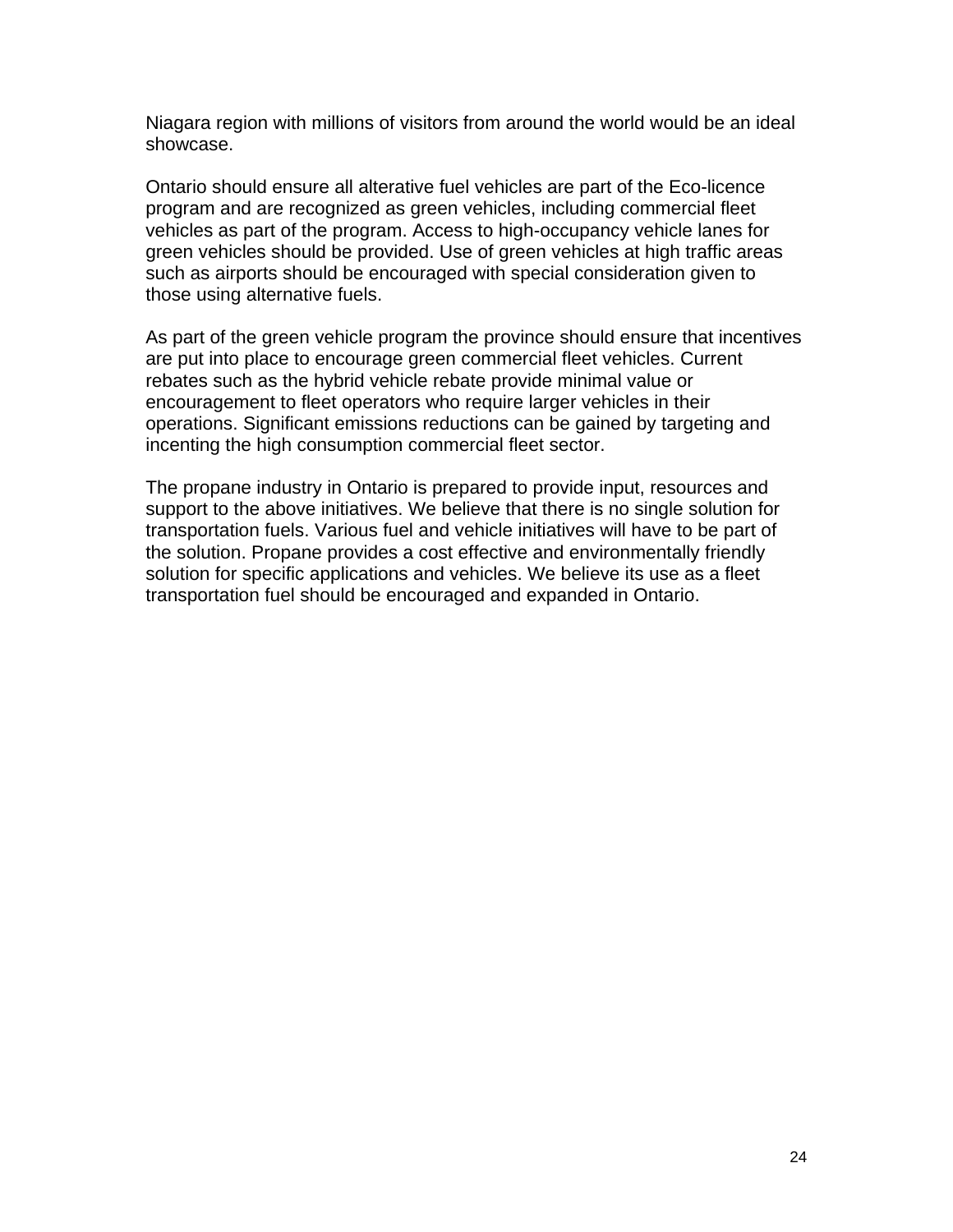# **6. CONCLUSIONS AND RECOMMENDATIONS**

#### **6.1 Conclusions**

Propane as a fleet transportation fuel can offer significant benefits to specific vehicles within the Government of Ontario fleet as well as to municipal and private fleets across Ontario.

- *"Propane as fleet transportation fuel used in high consumption light duty vehicles is 25% less expensive than gasoline and 11% less expensive than diesel when evaluated on a full life cycle basis, with consideration for all costs of conversion."*
- *"Propane is more environmentally friendly than gasoline or diesel, emitting up to 26% less Greenhouse Gases than conventional gasoline and significantly less emissions of criteria air contaminants and air toxics that impact air quality and human health."*
- *"There is an abundance of propane in Canada available to meet the transportation sector needs. Propane from domestic sources could replace up to 20% of Canadian gasoline demand."*
- • *"Propane is the most readily accessible and available alternative fuel in Ontario, and additional infrastructure is easily installed as fleet-specific needs arise."*

Increased use of propane as a fleet transportation fuel in Ontario can provide energy security by displacing gasoline and diesel fuel. Increased use of propane will increase Ontario employment opportunities, support Ontario-built vehicles, and generate economic activity within the province.

## **6.2 Recommendations**

The Ontario government should continue to promote all alternative fuels including propane and continue to enhance alternative fuels policy in Ontario. Alternative fuels policies should be fuel neutral.

The use of propane should be encouraged in high consumption government vehicles both at the provincial level and at the municipal level.

Target commercial vehicle operators to use alternative fuels, ensure incentives target commercial vehicle operators appropriately, if the overall cost of operation with an alternative fuel exceeds that of a conventional fuel, then commercial vehicle operators will not use the alternative fuel.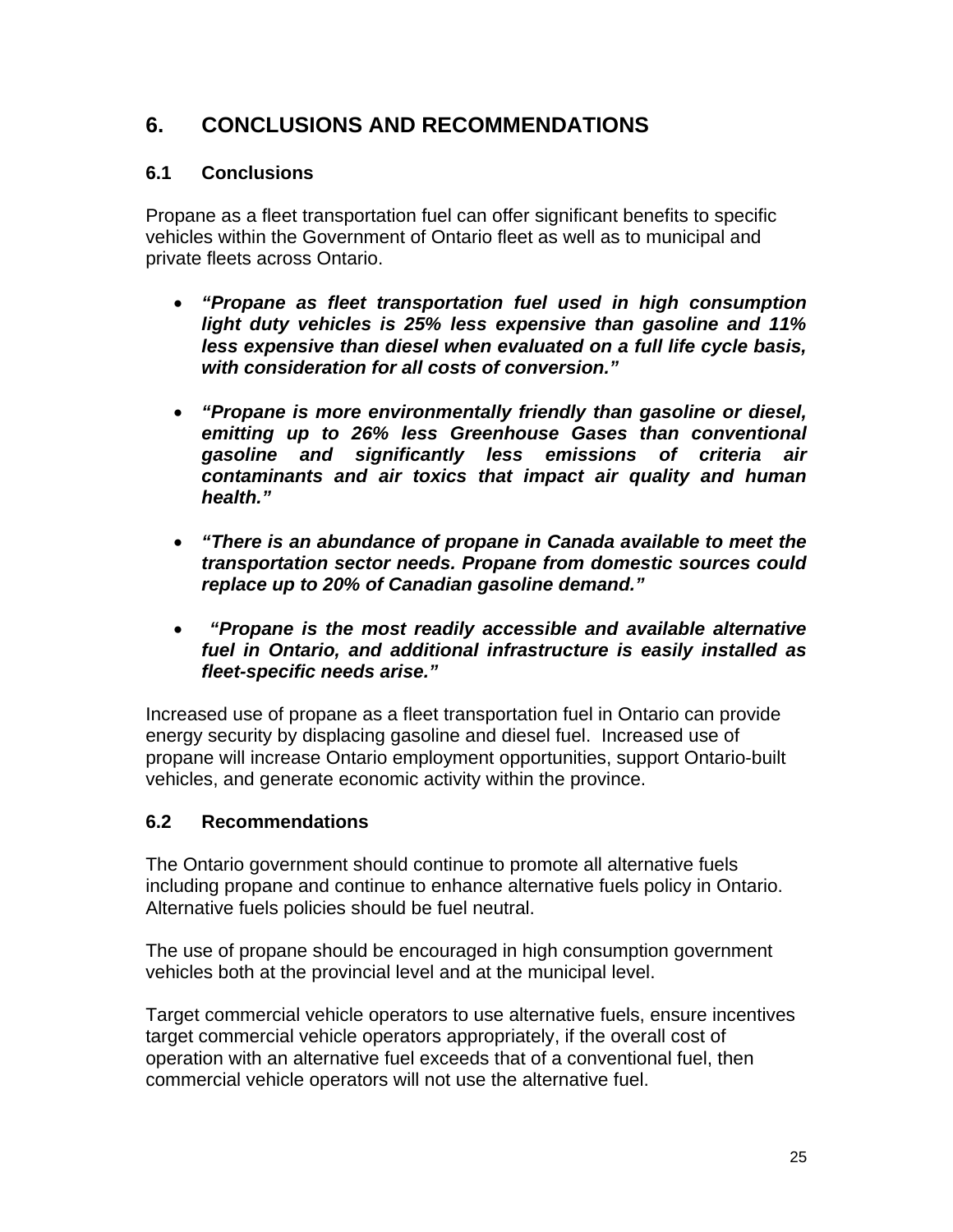Governments should work with the alternative fuels industry, including the propane industry, to develop and promote programs and policies that encourage and showcase Ontario based alternative fuel technologies. There is an opportunity to build the Ontario alternative fuels industry into a North American and world leader.

The propane industry believes that there is no one single solution to reduce the impact of transportation fuels on the environment or provide ongoing energy security. We believe there will be a myriad of solutions required and developed for specific segments of the transportation market. Long haul transports will require a different solution than ordinary consumers.

New technologies will emerge over time, with their own set of challenges, but there are options for improvement that can be implemented today. For example, by all accounts, the hydrogen fuel cell vehicle is likely years if not decades away. Ontario will require energy to produce hydrogen and significant natural gas infrastructure will be required for hydrogen manufactured through reformation. Electric plug-in vehicles are emerging. Electrical generation capacity is already stretched in the province and consequently this technology may present significant future challenges.

Propane can be part of the transportation fuel solution within specific fleet segments today. The propane industry does not advocate propane as a transportation fuel for the consumer. Propane as a fleet transportation fuel is best suited to high consumption fleet vehicles that are fuelled and maintained centrally. Examples of suitable fleets include law enforcement vehicles, paratransit vehicles and school buses in the public sector and couriers and urban delivery vehicles in the private sector.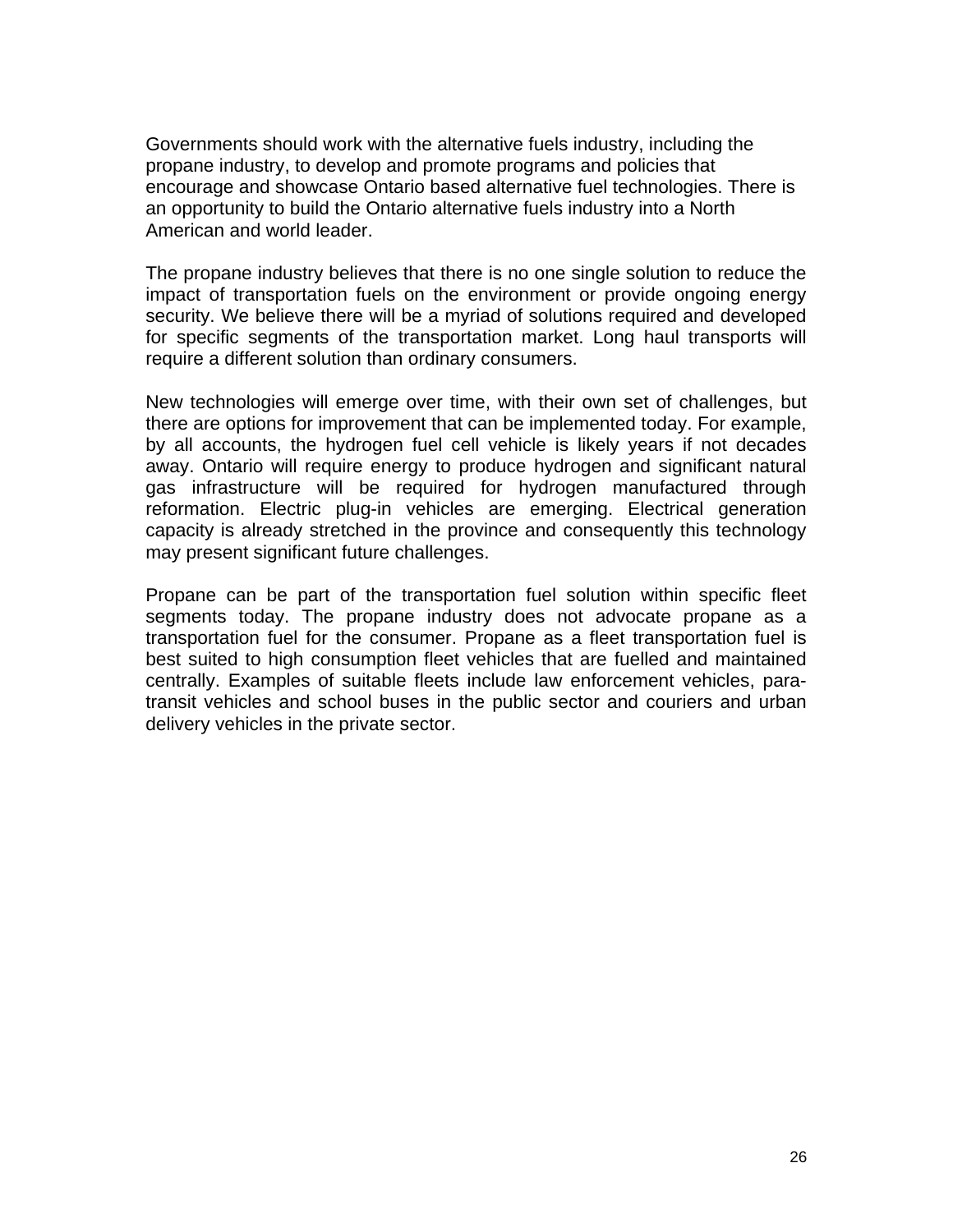# **7. APPENDICES**

- **7.1 London Police Service Case Study**
- **7.2 Peel TransHelp Case Study**
- **7.3 UPS Propane Fleet**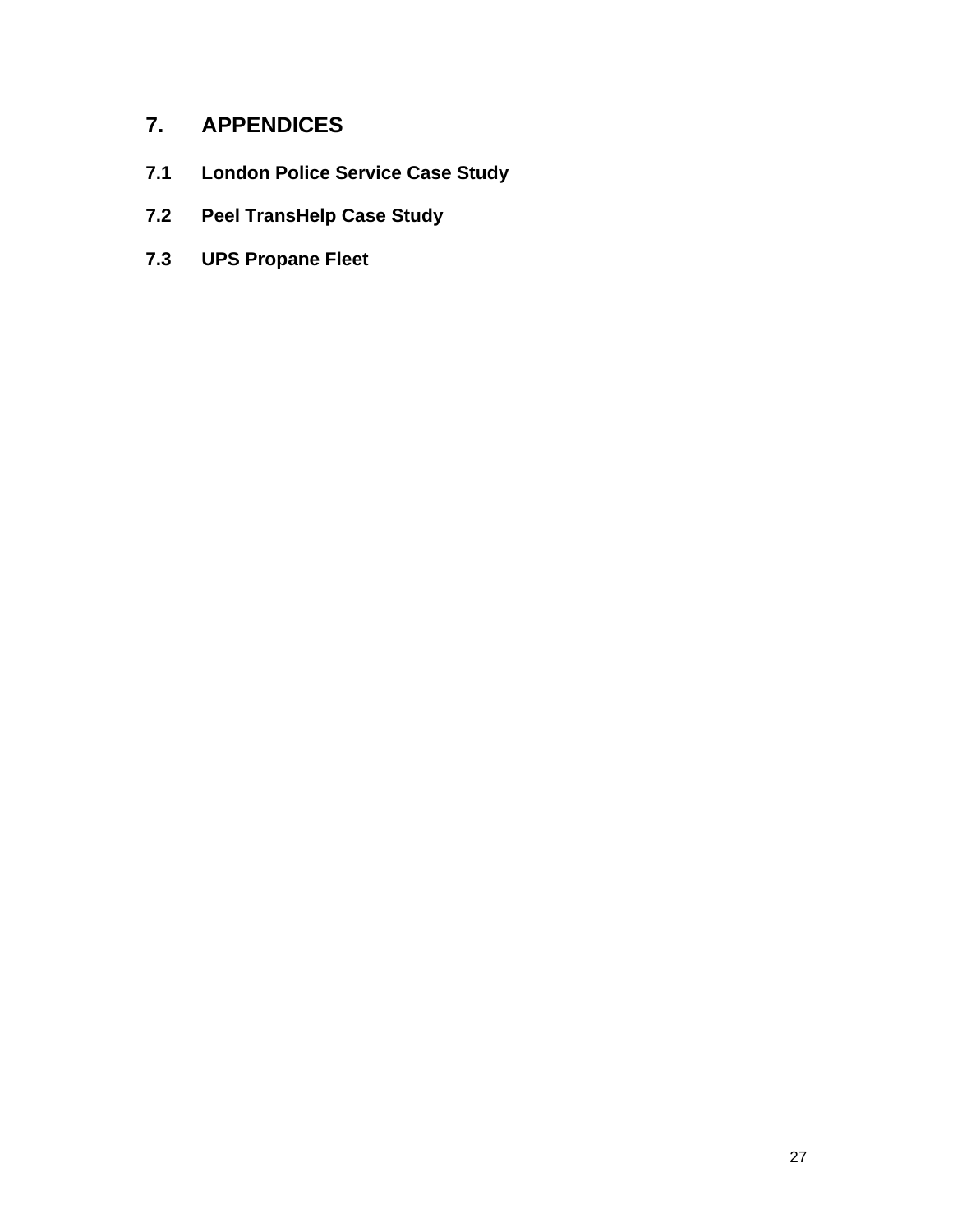

The University of Western Ontario

**Case Study:**  Prepared Ivey MBA Students February 2007

# *London Police Department's Experience with SEQUIN*

#### *Background:*

The London Police Department (LPD) services a population of 352,030 covering 163.3 square miles<sup>[1](#page-27-0)</sup>. The department consists of 576 uniformed officers of which the Patrol Division employs 260 and has 90 front line vehicles that are out on the road approximately 16 hours per day. For these vehicles, safety, reliability, and performance are critical and cannot be compromised. The average police vehicle out on patrol is generally driven for approximately 35,000 km per year. However, after factoring in all the idle time it is equivalent to approximately 70,000 km per year burning up to six times as much fuel as an average consumer vehicle. These front line vehicles consume between 12,000 and 14,000 litres of gasoline annually in the absence of an alternative fuel program. Accordingly, fuel costs represent a significant portion of non-personnel operating costs on an annual basis. Any savings realized can be used to improve the level of service provided to the public through the hiring of additional officers or improvement in technology used to keep the public safe.

The LPD realized this and in response to increasing gasoline costs, searched for alternative and more cost effective motor vehicle fuel. In 1983, LPD adopted the use of propane as the primary fuel for vehicles that were subject to significant annual use such as patrol vehicles<sup>[2](#page-27-1)</sup>. The adoption of carbureted propane technology allowed LPD to move away from gasoline as the primary fuel source and realize fuel cost savings. This technology worked very well from 1983 to 2000. However, the 2000-2001 vehicle models included advanced Original Equipment Maker's (OEM) technology which resulted in the carbureted system experiencing increasing problems with mixers and throttle bodies. The technology also presented risks with respect to backfiring issues in the intake manifolds as well as difficulty passing the provincial NOX test.

<span id="page-27-0"></span><sup>&</sup>lt;sup>1</sup> Population figures from City of London Financial Services.

<span id="page-27-1"></span> $2$  The cost per barrel of oil jumped from mid \$30s (in 2006 U.S. dollars) in 1979 to high \$60s (in 2006 U.S. dollars) in response to lower production as a result of the Iran-Iraq war that began in September 1980.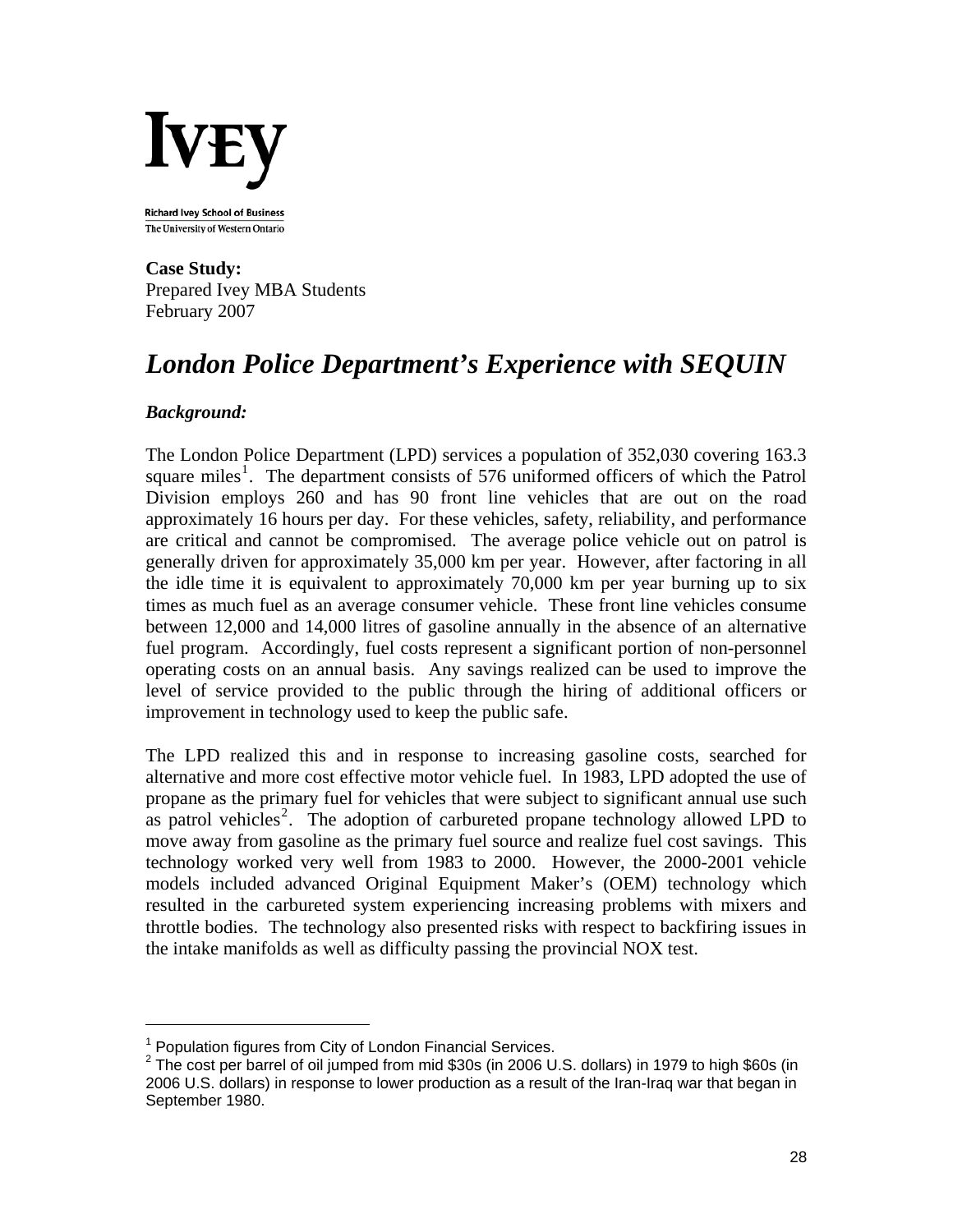The increasing problems resulted in significant maintenance costs and increased time. As a result, LPD began to search for an alternative. During this time, LPD did not revert back to gasoline as a primary source of vehicle fuel because they recognized the benefit of cost savings that came from the use of propane and were committed to continuing to find means of alternative and more cost effective vehicle fuels<sup>[3](#page-28-0)</sup>.

#### *Solution:*

The LPD invited SFI Engine Technologies Inc. ("SFI") to demonstrate their product. SFI's SEQUIN<sup>[4](#page-28-1)</sup> System is designed and programmed specifically to support and leverage OEM's on-board diagnostic technology. The SEQUIN technology allows seamless transitioning between gasoline and propane under all conditions without any operator involvement in fuel selection. The technology is designed to favour propane as the fuel of choice and automatically switches between propane and gasoline based on the ideal conditions at the time of operation. Further, the technology has received certification from the Environmental Protection Agency in the U.S. and the Canadian Standards Association.

LPD decided to test the benefits of SEQUIN System by adopting two demo vehicles for a period of two months. During this period, the LPD tracked the performance of these two vehicles relative to their current fleet. The results of this tracking demonstrated the benefits proclaimed by SFI. Accordingly, LPD adopted SEQUIN System from SFI in the spring of 2004. Since then, LPD has worked closely with SFI to fine tune the technology.

#### *Benefits Realized:*

Based on figures tracked by the LPD, vehicles converted using SEQUIN System on average saves the department \$11,000 per vehicle net of investment over the life of that vehicle through savings in fuel costs and higher proceeds on the subsequent sale of the vehicle into the resale market. Further, propane has contributed to fewer oil changes and enhanced engine life which has explained the higher resale value. This also has reduced the amount of time a vehicle needs to spend in the shop and increase the time out on the road to help keep the community safe.

According to Mr. Irwin, Fleet Manager at LPD, vehicle responsiveness and performance are important and compare favourably to gasoline-powered vehicles. LPD also no longer needs to worry about passing NOX test as SEQUIN is cleaner than the predecessor technology according to Mr. Irwin. The adoption of this technology also

<span id="page-28-0"></span> $3$  According to Gar Irwin, Fleet Manager, LPD also had the propane fuel infrastructure in place and were aware of the presence of improved technology in the market place that they could adopt.

<span id="page-28-1"></span><sup>&</sup>lt;sup>4</sup> The technology works on Ford 4.6 and 5.4 litre platforms including Crown Victoria, Crown Victoria Police Interceptor, Grand Marquis, Lincoln Town Car, as well as the F-150, F-250, and F-350 trucks, and E-250 and E-350 vans.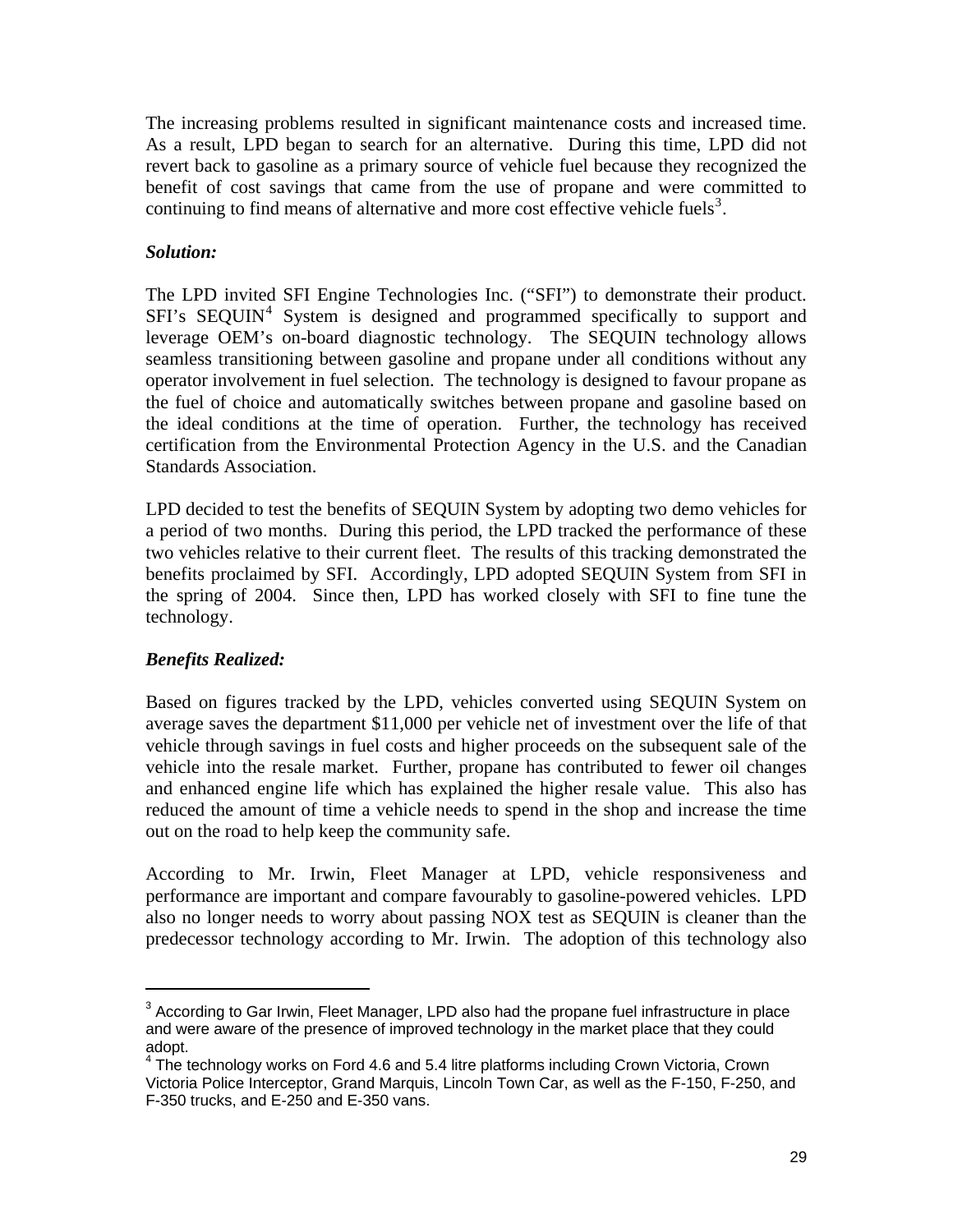helps reduce the amount of greenhouse gas emissions. The use of propane enables a vehicle driven 65,000 km a year to emit 4 tonnes less of greenhouse gasses then a same vehicle on gasoline.

Finally, since the inception of the program 24 years ago, the LPD has had no safety issues related to the use of propane fuel or equipment. Even though vehicles equipped with propane conversion technology have experienced collisions from all angles and some have been damaged beyond repair, the propane tank, fuel lines and conversion equipment have withstood the abuse.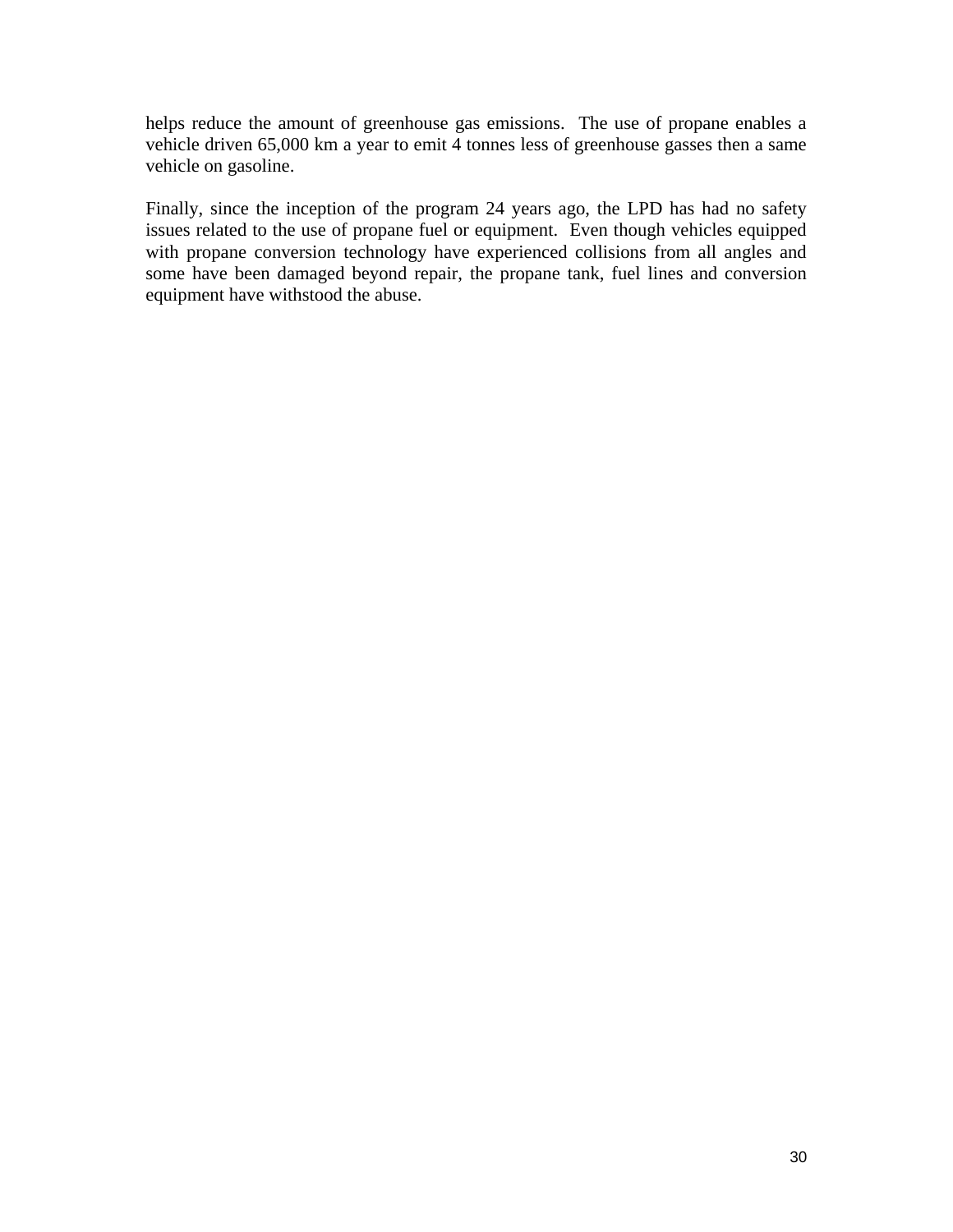

The University of Western Ontario

**Case Study:**  Prepared Ivey MBA Students February 2007

# *Peel Region TransHelp's Experience with SEQUIN*

#### *Background:*

The Peel Region of Ontario has a population of 1.1 million covering 480 square miles. It includes the cities of Mississauga and Brampton, and is one of Canada's fastest growing communities. TransHelp was founded in 1981 in order to provide paratransit service to individuals unable to use conventional transit, such as those with a physical disability or confined to a wheelchair. Today, TransHelp's vehicle fleet consists of 40 buses: 3 with 7.5 litre engines, 9 with 6.8 litre engines and 28 with 5.4 litre engines, all of which use the Ford E-350 chassis. This fleet makes over 220,000 one way trips annually to/from residences, hospitals, therapy centres, shopping, etc., travelling on a combination of major highways, urban streets, and rural roads. Each vehicle serves for 7 years in front line service, followed by 3 years of backup service, and has a typical life span of between 375,000 and 425,000 km.

TransHelp vehicles spend much of their time idling in emissions-sensitive areas, such as outside hospitals. The vehicles' engines have to be left running to keep the interior warm in winter and cool in summer, but the emissions must not adversely effect the health of those on board or in the surrounding area. TransHelp currently consumes 636,000 litres of propane annually, making fuel a significant expense. Consequently, it is important for TransHelp to minimize its fuel costs in order to allow funds to be used for other community programs. To address these particular needs, TransHelp adopted the use of propane to fuel its vehicles in the early 1980s. However, difficulties were experienced with this technology, particularly on V-10 engines, as poor performance and backfires were prevalent. The increased maintenance necessary was another downside to the propane technology initially adopted by TransHelp.

#### *Solution:*

TransHelp learned of the SFI Technologies Inc. ("SFI") SEQUIN System through its inventor, and agreed to a trial in the hopes the problems being experienced with propane use could be solved. SFI's SEQUIN System is designed and programmed specifically to support and leverage Original Equipment Manufacturer's on-board diagnostic technology. The SEQUIN technology allows seamless transitioning between gasoline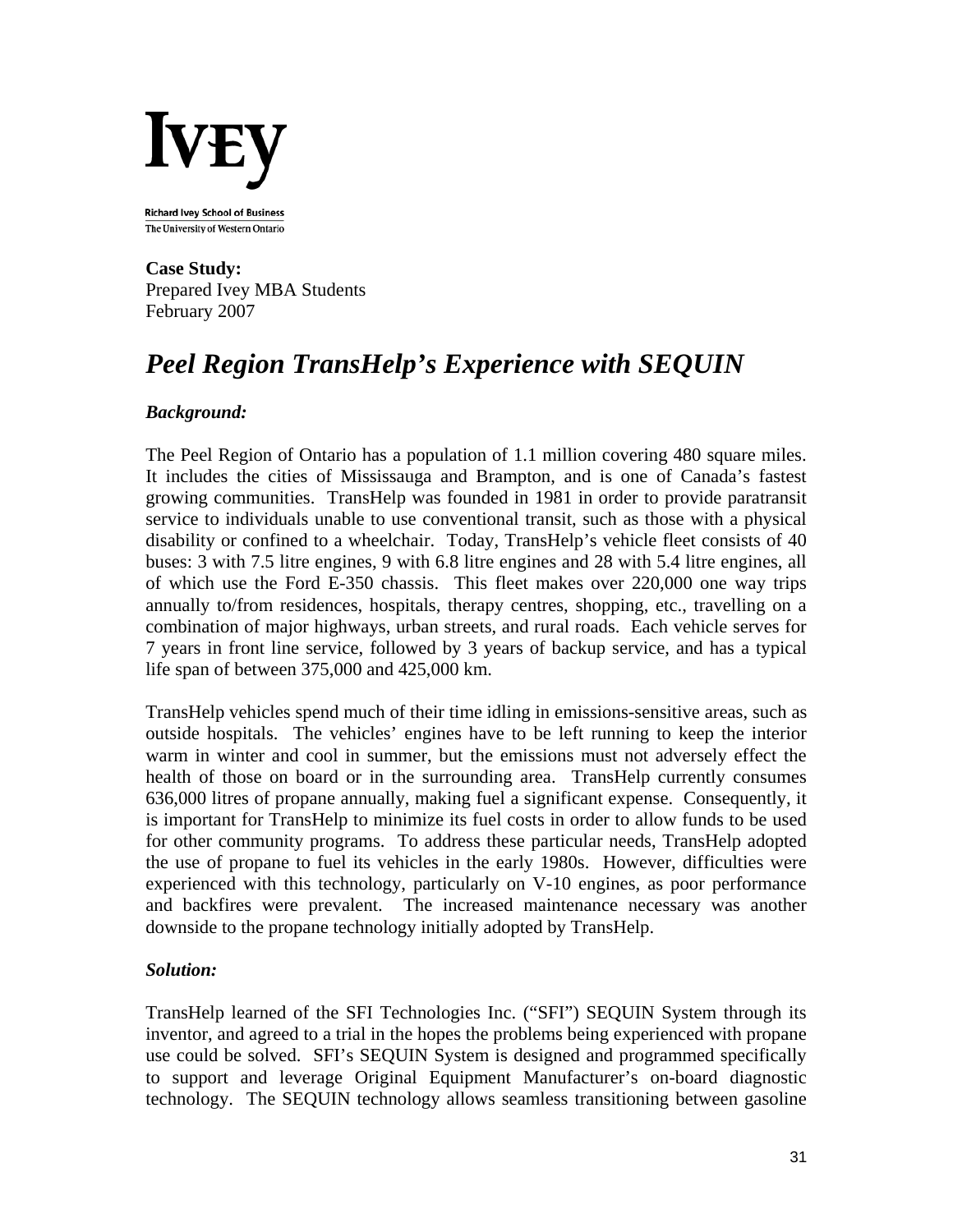and propane under all conditions without any operator involvement in fuel selection. The technology is designed to favour propane as the fuel of choice and automatically switches between propane and gasoline based on the ideal conditions at the time of operation. Further, the technology has received certification from the Environmental Protection Agency in the U.S. and the Canadian Standards Association.

#### *Benefits Realized:*

The adoption of the SEQUIN System has proven to be very successful for TransHelp. It has allowed the use of propane to be continued, meaning that vehicle emissions are greatly reduced relative to gasoline or diesel fuelled vehicles. This has allowed TransHelp to continue to deliver a high level of service to its customers while ensuring health and safety remain front of mind. Through its Green Tree Project, and the associated logo displayed on each of its vehicles, TransHelp has increased the visibility of environmentally friendly fuels. This shows that the concerns of the Peel Regions citizens remain a priority for TransHelp.

Further to the environmental benefits, TransHelp has been able to realize a fuel savings of 15-20% over gasoline (dependant on fuel price), and receives an additional federal transit rebate of 15% for the conversion cost. Mr. George Doughty, head mechanic for the fleet, says TransHelp's drivers do not even realize when the vehicle switches from running on gasoline to running on propane. This is because the vehicle's performance is not compromised when it makes the switch. Furthermore, the amount of maintenance required on each vehicle has also been reduced with the SEQUIN System, increasing their availability to be out on the road and helping the community.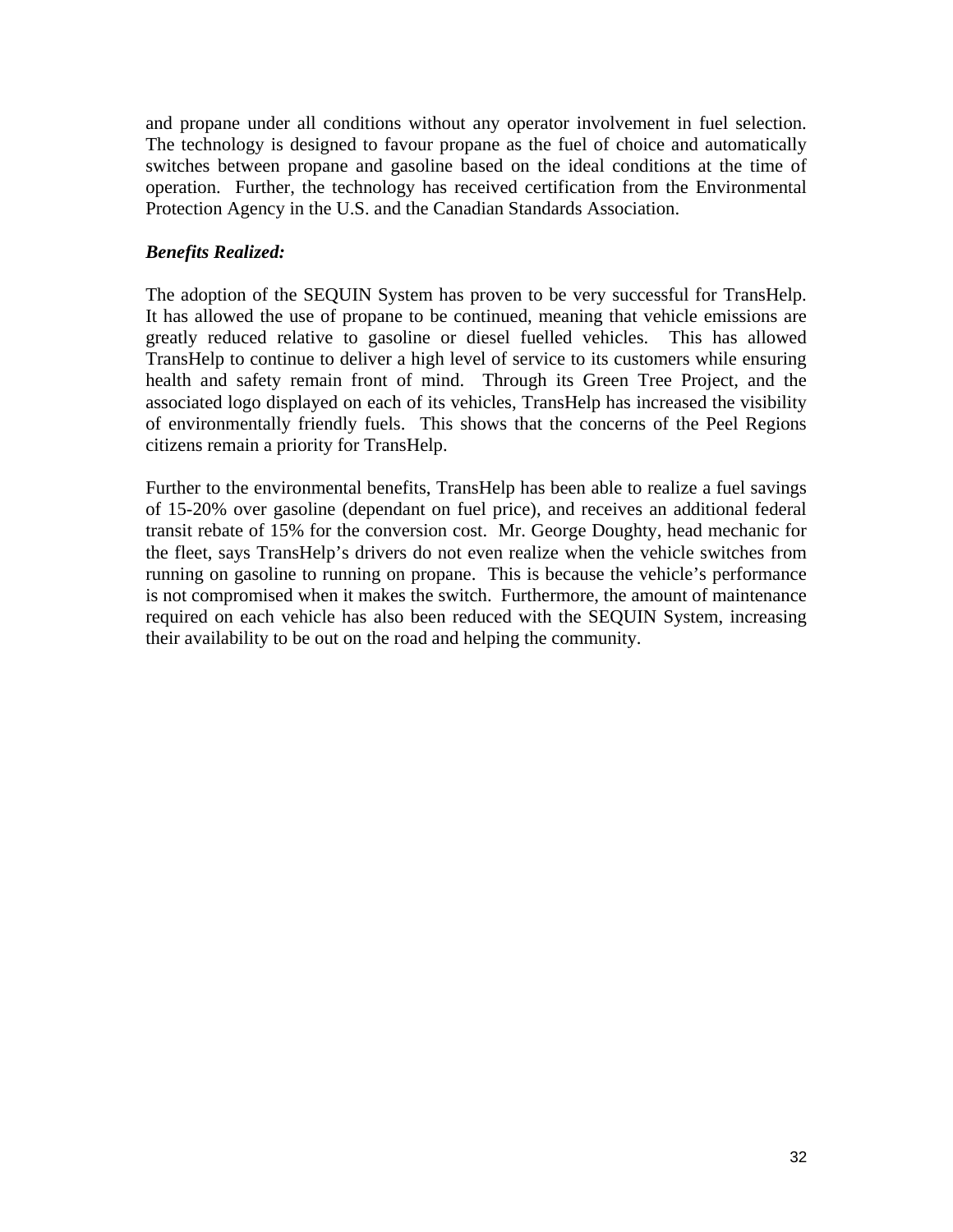### COMPETITION WATCH: UPS expands green fleet in Canada

By Adam Ledlow

MISSISSAUGA, Ont. -- UPS Canada will be adding 139 new propane delivery trucks Saskatchewan and Manitoba. The propane vehicles are joining nearly 600 propane in Canada. Thirty-four per cent of these vehicles will be deployed in Quebec, 31% in Ontario, 20% in Alberta, and the rest distributed between British Columbia, trucks already operating in Canada.

While there's a great deal of research we're doing with new types of hybrids, 70 years " effectively reduce our dependence on fossil fuels, as well as our carbon footprint today," said Steve Clark, UPS Canada vice-president of automotive. "Adding this many of testing alternative fuel vehicles has taught us there are technologies that can propane vehicles is going to have a very positive impact."

UPS's global alternative-fuel fleet now stands at 1,629 vehicles - the largest such working with the US Environmental Protection Agency on a hydraulic hybrid delivery private fleet in the transportation industry – and includes compressed natural gas, liquefied natural gas, propane and electric and hybrid electric vehicles. UPS is also vehicle.

UPS Canada currently operates a fleet of more than 2,000 vehicles, 30% of which is comprised of eco-friendly, propane-powered trucks. With the 139 new propane vehicles added in 2008, the number will rise to 34% as UPS continues to expand its green fleet.

In the 1980s, the propane trucks currently in UPS Canada's fleet were converted from manufactured for alternative fuel use. Since the introduction of the first propanepowered truck in 1985, UPS Canada officials say the company has reduced its carbon added in 2008 will reduce UPS carbon dioxide emissions by a total of 254 metric tonnes Particulate matter emitted from vehicles will also be virtually eliminated, the company gasoline and diesel to run on alternative fuels. New trucks are now specifically dioxide emissions by 60% and oxides of nitrogen emissions by 20%. The 139 units per year, UPS says, a 35% improvement compared to equivalent gas engines. says.

The newly added propane-powered vehicles were manufactured by Workhorse Custom Chassis and feature the latest technology in clean-burning propane engines provided by Baytech Corporation. Propane vehicles emit about one-third fewer reactive organic